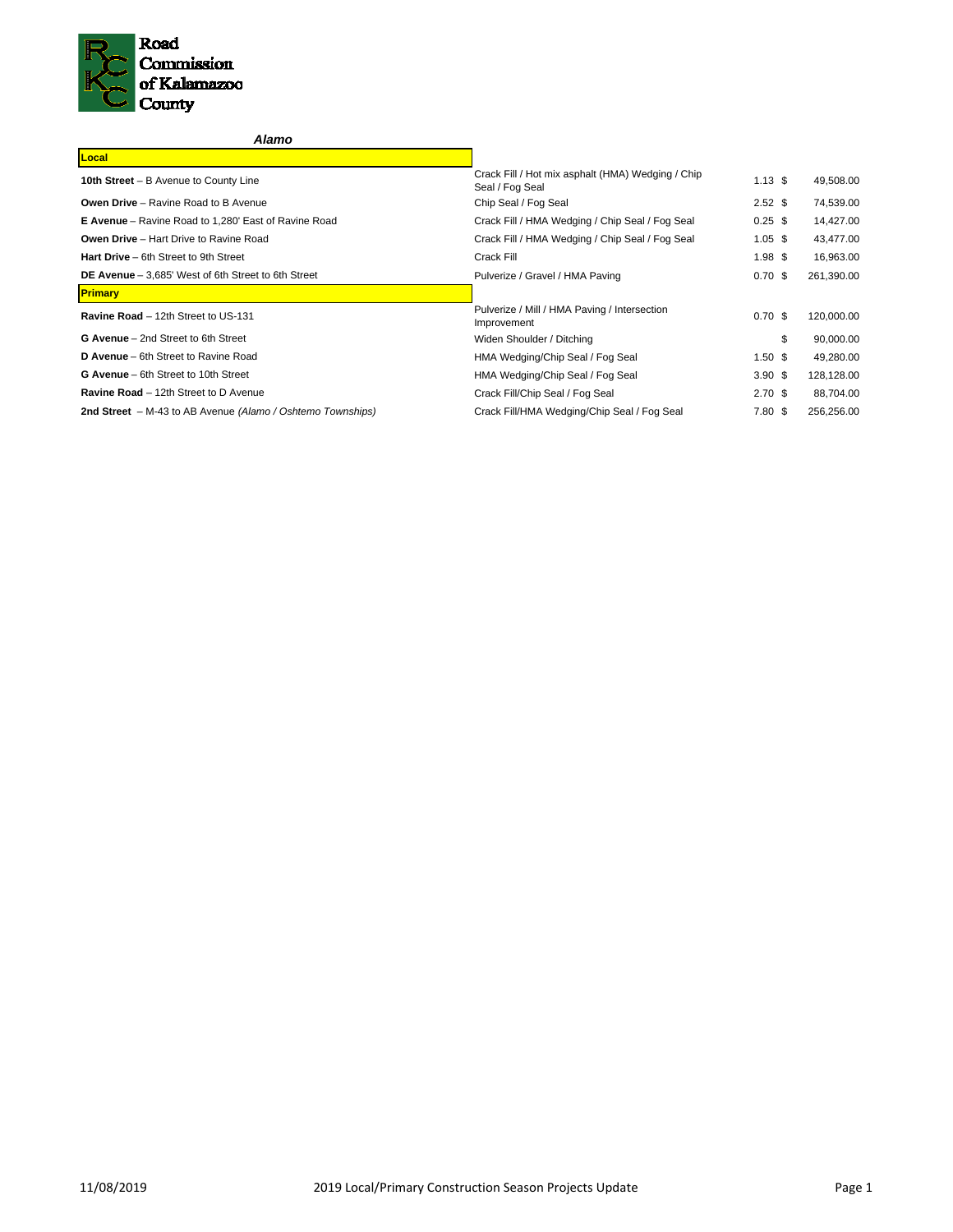

*Brady*

| Culvert Replacement 13' span (30/70 share)    | \$ | 340,546.00                                               |
|-----------------------------------------------|----|----------------------------------------------------------|
| Gravel / Pulverize / HMA Paving - Year 2      |    | 140,052.00                                               |
| HMA Wedging / Crack Fill / Chip Seal          |    | 41,509.00                                                |
|                                               |    |                                                          |
| Reconstruct                                   | \$ | 105,000.00                                               |
| Mill and HMA Overlay                          | \$ | 30,000.00                                                |
| <b>Bridge Preventative Maintenance</b>        | \$ | 12,500.00                                                |
| Design Pulverize / HMA Paving / Intersections | \$ | 60,000.00                                                |
| Design Bridge Replacement                     | \$ | 45,000.00                                                |
| Design Pulverize / HMA Paving                 | \$ | 15,000.00                                                |
| Design Pulverize / HMA Paving                 | \$ | 60,000.00                                                |
| Chip Seal / Fog Seal                          |    | 108,416.00                                               |
| Chip Seal / Fog Seal                          |    | 16,427.00                                                |
|                                               |    | 1.00S<br>1.00S<br>3.30 <sup>5</sup><br>0.50 <sup>5</sup> |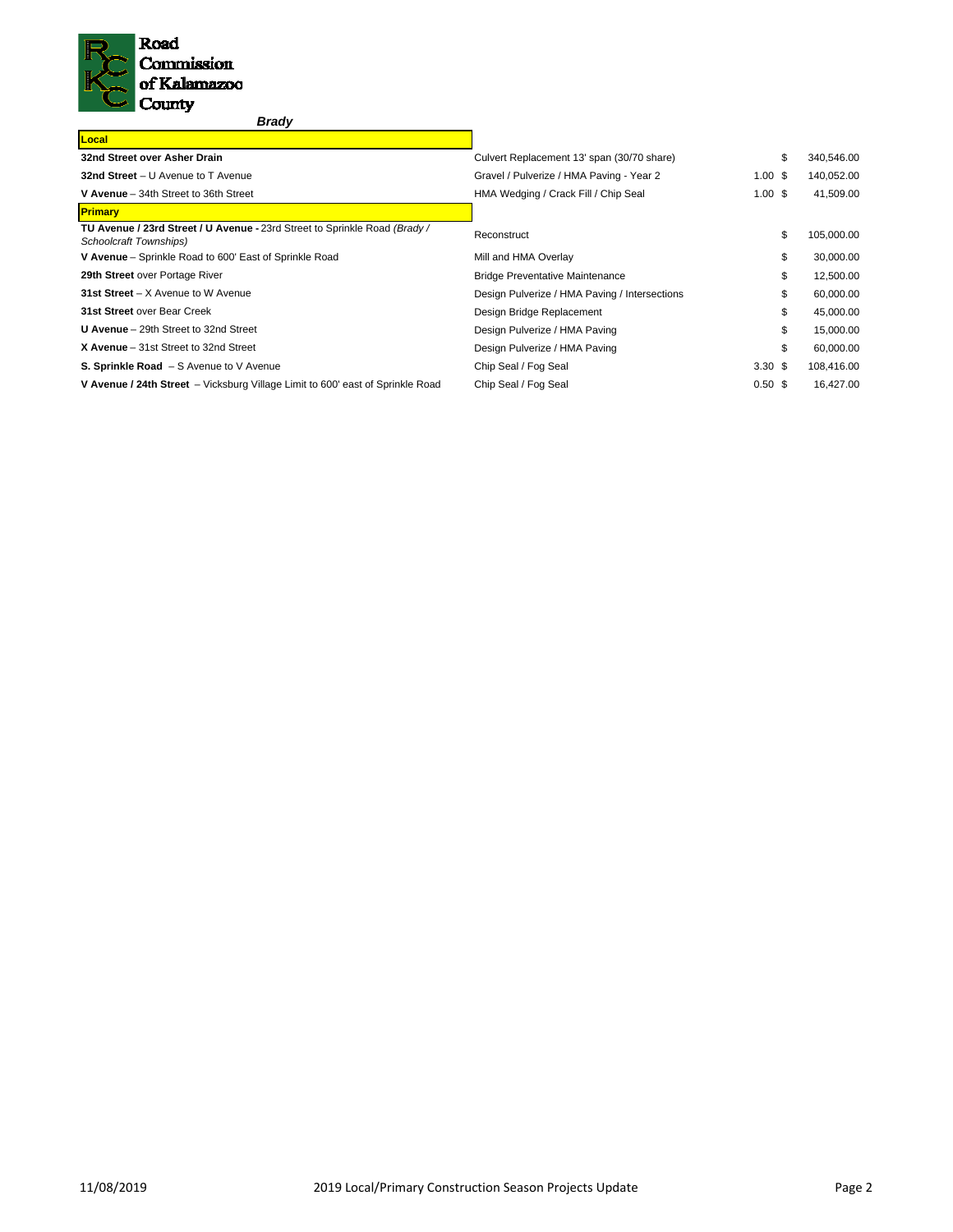

*Charleston* 

| Local                                                                                          |                              |       |              |
|------------------------------------------------------------------------------------------------|------------------------------|-------|--------------|
| $38th$ Street – M-96 to 5200' north of M-96                                                    | <b>HMA Paving Top Course</b> | 0.99S | 149.300.00   |
| <b>Primary</b>                                                                                 |                              |       |              |
| <b>36th Street</b> – PQ Avenue to MN Avenue (Charleston / Climax Townships)                    | Reconstruct                  | 3.00S | 1,545,000.00 |
| Kalamazoo River Valley Trail #6 - 35th Street to 37th Street (Charleston/Comstock Tow Trailway |                              |       | 1.750.000.00 |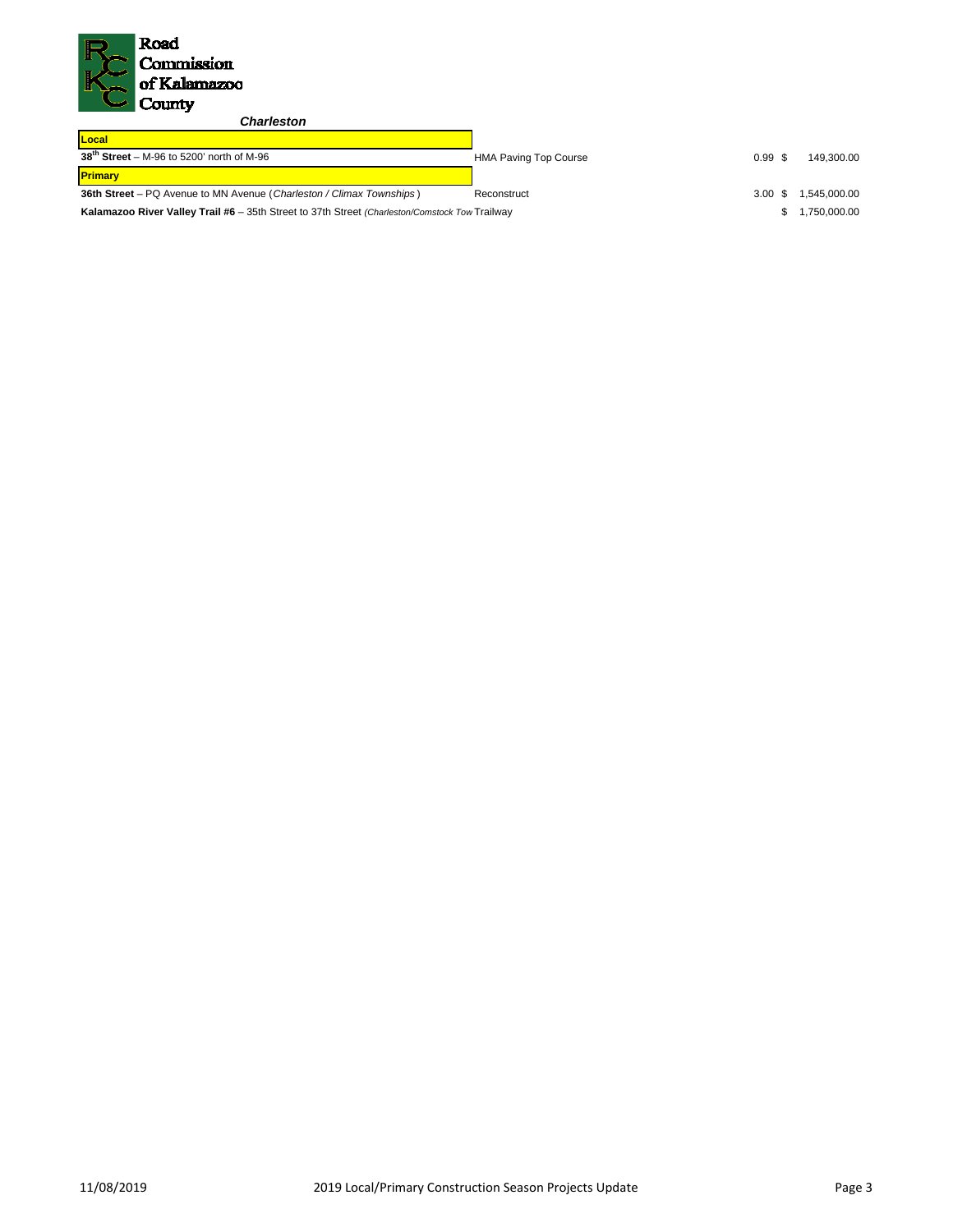

# *Climax*

| Local                                                                                                         |                                      |                    |                |
|---------------------------------------------------------------------------------------------------------------|--------------------------------------|--------------------|----------------|
| 39th Street - T Avenue to S Avenue                                                                            | HMA Wedging / Crack Fill / Chip Seal | 1.00S              | 40,503.00      |
| <b>QR Avenue</b> – Woodin Street to 38th Street                                                               | HMA Wedging / Crack Fill / Chip Seal | $0.25$ \$          | 38,550.00      |
| S Avenue - 43rd Street to 47th Street                                                                         | HMA Wedging / Crack Fill / Chip Seal | $2.00 \text{ }$ \$ | 78.612.00      |
| <b>Primary</b>                                                                                                |                                      |                    |                |
| <b>36th Street</b> – PQ Avenue to MN Avenue (Climax / Charleston Townships)                                   | Reconstruct                          |                    | See Charleston |
| <b>ON Avenue</b> – 42nd Street to Climax Village Limits                                                       | Mill / HMA Overlay                   | 0.50 <sup>5</sup>  | 85,000.00      |
| <b>36th Street - T</b> Avenue to S Avenue                                                                     | Chip Seal / Fog Seal - add wedging   | 1.00S              | 32,853.00      |
| 42nd Street / 43rd Street - W Avenue to R Avenue (Climax / Wakeshma Townships Crack Fill/Chip Seal / Fog Seal |                                      | $5.00 \text{ }$ \$ | 164.267.00     |
| <b>36th Street – over Dorrance Creek (2018 Construction)</b>                                                  | <b>Bridge Replacement</b>            | 0.00 <sub>e</sub>  |                |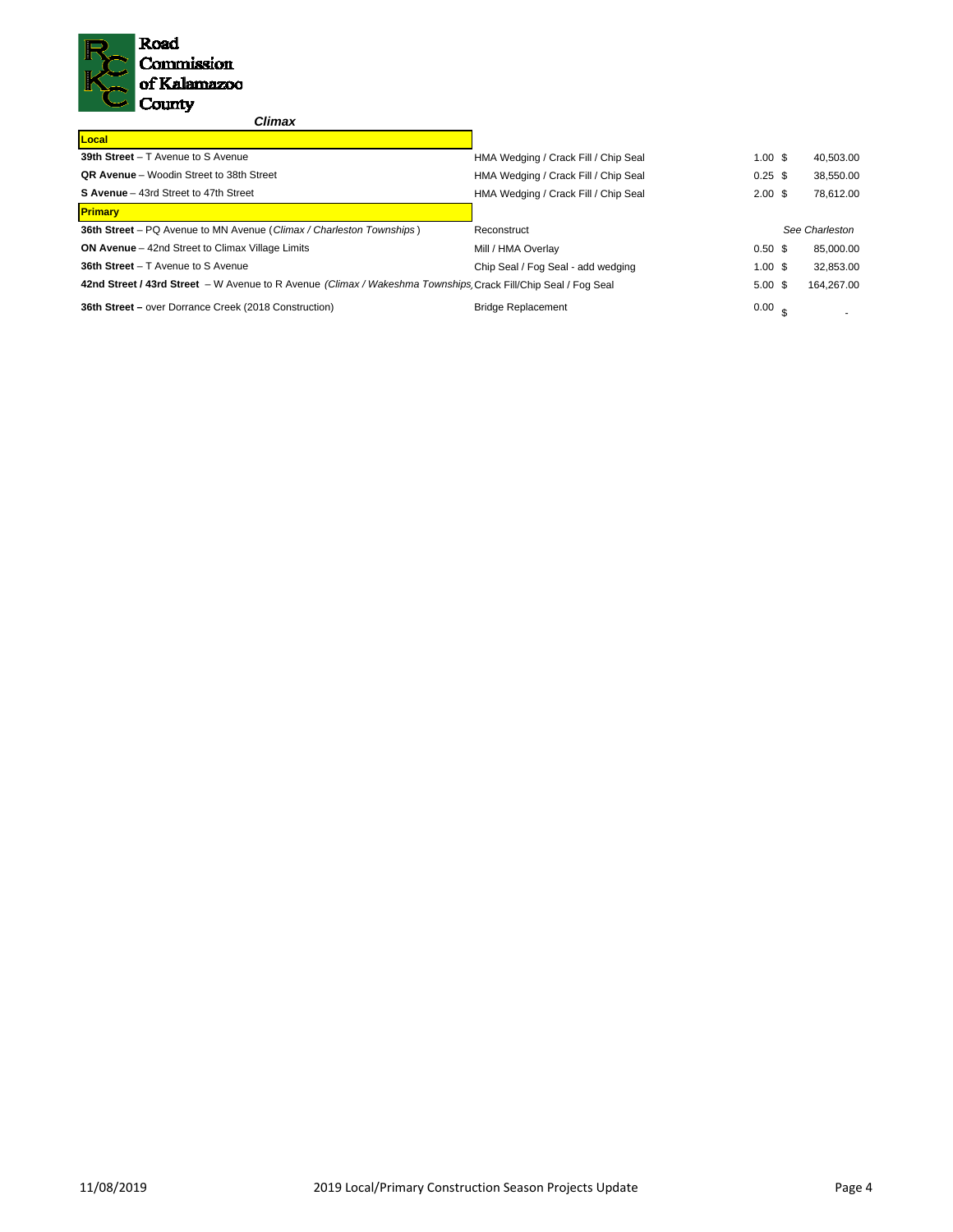

**Local**

 $\overline{\phantom{a}}$ 

*Comstock* 

| <b>Rex Avenue</b> – East Michigan to Charles Avenue, Pickard Street – East Michigan to<br>Charles Avenue, Barker Avenue - Rex Avenue to Pickard Street, Charles Avenue<br>- Rex Avenue to Pickard Street (Simmons Addition, Pickard Plat, Leenhouts Plat)                                                                                                                                                                                                                                                                                | Pulverize/HMA Paving                           | $1.00$ \$         | 279,247.00      |
|------------------------------------------------------------------------------------------------------------------------------------------------------------------------------------------------------------------------------------------------------------------------------------------------------------------------------------------------------------------------------------------------------------------------------------------------------------------------------------------------------------------------------------------|------------------------------------------------|-------------------|-----------------|
| ML Avenue - 35th Street to 36th Street                                                                                                                                                                                                                                                                                                                                                                                                                                                                                                   | Gravel / Pulverize / HMA Paving                | $0.75$ \$         | 281,004.00      |
| <b>H Avenue</b> - 26th Street to 33rd Street                                                                                                                                                                                                                                                                                                                                                                                                                                                                                             | Crack Fill / Chip Seal / Fog Seal              | 3.50 <sup>5</sup> | 130,685.00      |
| <b>Market Street</b> – River Street to Stalwart Street                                                                                                                                                                                                                                                                                                                                                                                                                                                                                   | HMA Wedging/ Crack Fill / Chip Seal / Fog Seal | $1.13$ \$         | 58,108.00       |
| <b>Stalwart Street - L</b> Avenue to Market Street                                                                                                                                                                                                                                                                                                                                                                                                                                                                                       | HMA Wedging/ Crack Fill / Chip Seal / Fog Seal | $0.25$ \$         | 15,597.00       |
| L Avenue - River Street to Stalwart Street                                                                                                                                                                                                                                                                                                                                                                                                                                                                                               | HMA Wedging/ Crack Fill / Chip Seal / Fog Seal | $1.23$ \$         | 82,716.00       |
| MN Avenue - 29th Street to 31st Street                                                                                                                                                                                                                                                                                                                                                                                                                                                                                                   | HMA Wedging/ Crack Fill / Chip Seal / Fog Seal | $1.00$ \$         | 46,673.00       |
| 28th Street - H Avenue to G Avenue                                                                                                                                                                                                                                                                                                                                                                                                                                                                                                       | HMA Wedging/ Crack Fill / Chip Seal / Fog Seal | $1.00$ \$         | 49,297.00       |
| <b>30th Street</b> – East Main Street to H Avenue                                                                                                                                                                                                                                                                                                                                                                                                                                                                                        | Crack Fill / Chip Seal / Fog Seal              | $1.00$ \$         | 33,474.00       |
| 31st Street - N Avenue to ML Avenue                                                                                                                                                                                                                                                                                                                                                                                                                                                                                                      | Chip Seal / Fog Seal                           | $1.50$ \$         | 42,502.00       |
| <b>Brookview Street</b> – Procter Avenue to East Michigan Avenue, Shirley Drive –<br>Procter Avenue to East Michigan Avenue, Ermine Avenue - Procter Avenue to East<br>Michigan Avenue, Procter Avenue - Brookview Street to 265' east of Ermine<br>Avenue, Grange Avenue - Shirley Drive to 265' east of Ermine Avenue, Copeland<br>Avenue - Shirley Drive to Ermine Avenue (Brookside Park)                                                                                                                                            | Crack Fill / Chip Seal / Fog Seal              | $0.98$ \$         | 38,309.00       |
| <b>Lavender Circle</b> – Daylily Lane to Ivy Street, Ivy Street – Daylily Lane to Treetop<br>Drive, Coral Bells Circle - Daylily Lane to Autumn Joy Street, Autumn Joy Street -<br>Daylily Lane to Candytuft Lane, Buttercup Street - 213' south of Daylily Lane to<br>Candytuft Lane, Juneberry Street - Daylily Lane to Sundrop Avenue, Sundrop<br>Avenue – Buttercup Street to Juneberry Street, Daylily Lane – 33rd Street to<br>Juneberry Street, Candytuft Lane - 895' west of Ivy Street to Buttercup Street<br>(Rolling Meadows) | Crack Fill                                     | $2.07$ \$         | 8,963.00        |
| <b>Primary</b>                                                                                                                                                                                                                                                                                                                                                                                                                                                                                                                           |                                                |                   |                 |
| 35th Street - ML Avenue to M-96                                                                                                                                                                                                                                                                                                                                                                                                                                                                                                          | Mill / HMA Overlay                             | $1.50$ \$         | 350,000.00      |
| N Avenue at Grand Trunk Railroad                                                                                                                                                                                                                                                                                                                                                                                                                                                                                                         | Widen (3 Lanes)                                | $0.10$ \$         | 155,000.00      |
| 35th Street over Kalamazoo River                                                                                                                                                                                                                                                                                                                                                                                                                                                                                                         | <b>Bridge Preventive Maintenance</b>           |                   | \$<br>12,500.00 |
| River Street - at Comstock Avenue and ML Avenue                                                                                                                                                                                                                                                                                                                                                                                                                                                                                          | <b>Traffic Signal Upgrade</b>                  |                   | \$<br>20,000.00 |
| Kalamazoo River Valley Trail #6 - 35th Street to 37th Street (Comstock /<br>Charleston Townships)                                                                                                                                                                                                                                                                                                                                                                                                                                        | Trailway                                       |                   | See Charleston  |
| <b>Cork Street</b> - Park Circle Drive to 26th Street                                                                                                                                                                                                                                                                                                                                                                                                                                                                                    | Chip Seal / Fog Seal                           | 0.50~\$           | 16,427.00       |
| E. Main Street - Sprinkle Road to 33rd Street                                                                                                                                                                                                                                                                                                                                                                                                                                                                                            | HMA Wedging/Chip Seal / Fog Seal               | $4.40~\text{\AA}$ | 144,555.00      |
| <b>E. Michigan Avenue</b> - N. Sprinkle Road to M-96                                                                                                                                                                                                                                                                                                                                                                                                                                                                                     | Crack Fill/Chip Seal / Fog Seal                | $1.20$ \$         | 39,424.00       |
| E. Michigan Avenue - Leenhouts Street to Henning Street                                                                                                                                                                                                                                                                                                                                                                                                                                                                                  | <b>Emergency Slope Repair</b>                  | 0.28              |                 |
| <b>Park Circle Drive</b> - Sprinkle Road to Cork Street                                                                                                                                                                                                                                                                                                                                                                                                                                                                                  | Chip Seal / Fog Seal                           | 1.10 <sup>5</sup> | 34,825.00       |
| River Street - ML Avenue to E. Michigan Avenue                                                                                                                                                                                                                                                                                                                                                                                                                                                                                           | Chip Seal / Fog Seal                           | 1.30 <sup>5</sup> | 41,067.00       |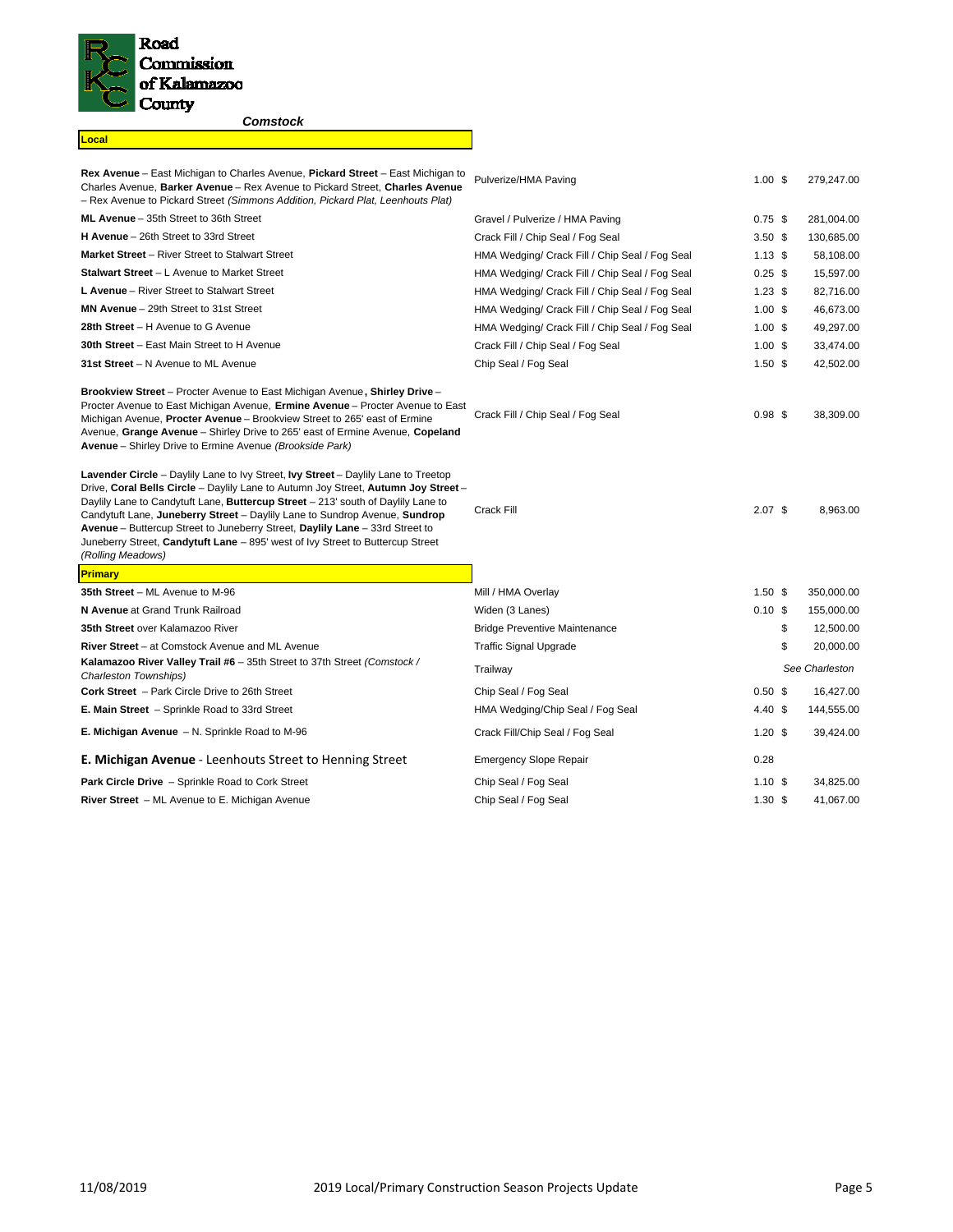

| Cooper                                                                                                                                                                                                                                                                                                                                    |                                                 |                    |              |
|-------------------------------------------------------------------------------------------------------------------------------------------------------------------------------------------------------------------------------------------------------------------------------------------------------------------------------------------|-------------------------------------------------|--------------------|--------------|
| Local                                                                                                                                                                                                                                                                                                                                     |                                                 |                    |              |
| Wolverine Avenue - Mt. Olivet Road to Mountain Ridge Street, Arctic Avenue -<br>Mountain Ridge Street to North Peak Street, Nordic Avenue - Mountain Ridge<br>Street to North Peak Street, Tahoe Avenue - Mountain Ridge Street to North Peak<br>Street, North Peak Street - G Avenue to 180' north of Arctic Avenue (North Peak<br>Plat) | HMA Wedging / Crack Fill / Chip Seal / Fog Seal | $0.85$ \$          | 45,819.00    |
| Tahoe Avenue - Mountain Ridge Street to North Peak Street                                                                                                                                                                                                                                                                                 | HMA / Mill & Overlay                            | $0.15$ \$          | 35.517.00    |
| <b>Springbrook Drive - 2,904' west of Riverview Drive to Riverview Drive</b>                                                                                                                                                                                                                                                              | HMA Wedging / Crack Fill / Chip Seal / Fog Seal | $0.55$ \$          | 25,163.00    |
| Lanfair Avenue - Douglas Avenue to Woodlure Drive, Woodlure Drive - Douglas<br>Avenue to Lanfair Avenue, Lonsdale Road - Woodlure Drive to Lanfair Avenue<br>(Northcrest Plat)                                                                                                                                                            | HMA Wedging / Crack Fill / Chip Seal / Fog Seal | $0.52$ \$          | 22,888.00    |
| Solvel Street - Thayer Avenue to Polaris Street, Polaris Street - Solvel Street to<br><b>Hillsight Street</b>                                                                                                                                                                                                                             | Crack Fill / Chip Seal / Fog Seal               | $0.25$ \$          | 13,672.00    |
| <b>B Avenue</b> – Riverview Drive to 24th Street                                                                                                                                                                                                                                                                                          | HMA Wedging / Crack Fill / Chip Seal / Fog Seal | $1.49$ \$          | 72,358.00    |
| Rolling Hills Drive - 1,584' west of Douglas Avenue to Douglas Avenue                                                                                                                                                                                                                                                                     | <b>HMA Reconstruct</b>                          | $0.29$ \$          | 92,935.00    |
| 24th Street - G Avenue to 6,624' north of G Avenue (Cooper / Richland Townships)                                                                                                                                                                                                                                                          | HMA Wedging / Crack Fill / Chip Seal / Fog Seal | $1.25$ \$          | 23,957.50    |
| 24th Street - FG Avenue to 2,640' north of FG Avenue (Cooper / Richland<br>Townships)                                                                                                                                                                                                                                                     | HMA Mill & Overlay                              | $0.76$ \$          | 40,832.00    |
| Mountain Ridge Street - Tahoe Avenue to Arctic Avenue (North Peak Plat)                                                                                                                                                                                                                                                                   | HMA Mill & Overlay                              | $0.12$ \$          | 24,354.00    |
| <b>Primary</b>                                                                                                                                                                                                                                                                                                                            |                                                 |                    |              |
| D Avenue - 17th Street to Riverview Drive                                                                                                                                                                                                                                                                                                 | Mill / HMA Overlay / Shoulders                  | 4.40 S             | 1.356.000.00 |
| D Avenue - Rolling Meadows Drive to Douglas Avenue                                                                                                                                                                                                                                                                                        | Mill / HMA Overlay                              | $2.00 \text{ }$ \$ | 820,000.00   |
| Riverview Drive - G Avenue to Mt. Olivet Road                                                                                                                                                                                                                                                                                             | Mill / HMA Overlay / Drainage                   | 1.00 S             | 1.955.000.00 |

| <b>G Avenue</b> at Riverview Drive (Cooper/Parchment)    | <b>Traffic Signal Upgrades</b>  |                    | 300.000.00 |
|----------------------------------------------------------|---------------------------------|--------------------|------------|
| D Avenue - Douglas Avenue to 17th Street                 | Chip Seal / Fog Seal            | $1.00 \text{ }$ \$ | 32.853.00  |
| <b>Douglas Avenue</b> - B Avenue to Kalamazoo City Limit | Crack Fill/Chip Seal / Fog Seal | $5.20$ \$          | 170.837.00 |
| N. Westnedge Avenue - G Avenue to D Avenue               | Crack Fill/Chip Seal / Fog Seal | $3.00 \text{ }$ \$ | 98.560.00  |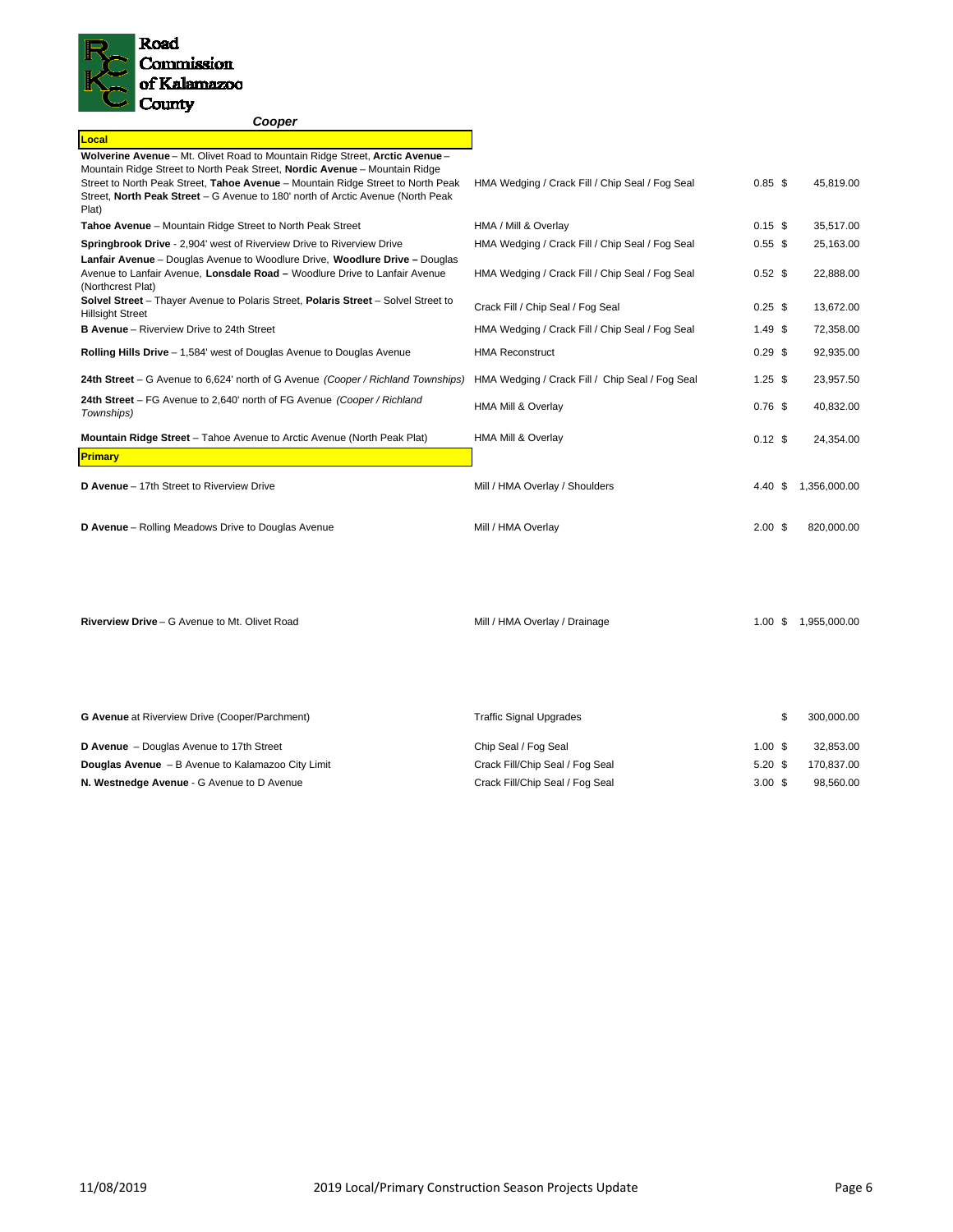

| Kalamazoo                                                                                                                                                                                                                                                                                                                                                                                                                                                                                                                                                                                                                                                                                                                                                                                                                                                                                                                              |                                           |                   |            |
|----------------------------------------------------------------------------------------------------------------------------------------------------------------------------------------------------------------------------------------------------------------------------------------------------------------------------------------------------------------------------------------------------------------------------------------------------------------------------------------------------------------------------------------------------------------------------------------------------------------------------------------------------------------------------------------------------------------------------------------------------------------------------------------------------------------------------------------------------------------------------------------------------------------------------------------|-------------------------------------------|-------------------|------------|
| Local                                                                                                                                                                                                                                                                                                                                                                                                                                                                                                                                                                                                                                                                                                                                                                                                                                                                                                                                  |                                           |                   |            |
| Borgess Drive - Nazareth Road to TWP easterly line, Edna Boulevard - Mulhearn<br>Avenue to Nazareth Road, Mulhearn Avenue - Baker Drive to Nazareth Road,<br>Miami Avenue – Baker Drive to Nazareth Road, Tampa Street – Baker Drive to<br>Nazareth Road (Dwillard & Schram Plat)<br>Coy Avenue – Washburn Avenue to Arthur Avenue, Kenilworth Avenue – TWP                                                                                                                                                                                                                                                                                                                                                                                                                                                                                                                                                                            | Crack Fill / Chip Seal / Fog Seal         | $1.13$ \$         | 40,134.00  |
| westerly line to Nazareth Road, Ira Avenue - Coy Avenue to East Main Street, Lum<br>Avenue – Coy Avenue to East Main Street, Cooper Avenue – Dearborn Avenue to<br>East Main Street, Washburn Avenue – Coy Avenue to East Main Street, Gayle<br>Avenue - Coy Avenue to East Main Street (Eastwood Heights, Vosler's Addition,<br>Sherwood Plat, Plat of Shield's Addition, Vosler's Annex, Washburn Plat and East<br>Highland Park)                                                                                                                                                                                                                                                                                                                                                                                                                                                                                                    | Crack Fill / Chip Seal / Fog Seal         | $2.02$ \$         | 71,832.00  |
| Huntington Avenue - East Main Street to Francis Avenue                                                                                                                                                                                                                                                                                                                                                                                                                                                                                                                                                                                                                                                                                                                                                                                                                                                                                 | Mill / HMA Overlay                        | $0.44 \text{ } $$ | 76,744.00  |
| Junction Avenue - Bixby Road to Elkerton Avenue, Trimble Avenue - Junction<br>Avenue to M-43, Henson Avenue – 526' south of Junction Avenue to M-43, Henson<br>Avenue - M-43 to 1,147' north of M-43, Lakeview Avenue - Henson Avenue to 232' Crack Fill / Chip Seal / Fog Seal<br>east of Henson Avenue, Colgrove Avenue - 703' south of Junction Avenue to M-43<br>(Bixby Plat, Elkerton Addition, Assessor's Plat of Gull Heights)                                                                                                                                                                                                                                                                                                                                                                                                                                                                                                  |                                           | $1.13$ \$         | 40,077.00  |
| Rockwood Drive - Winding Way to Meadowcroft Avenue, Thornhill Avenue -<br>Stonegate Road to Nichols Road, Meadowcroft Avenue - Rockwood Drive to<br>Nichols Road, Runnymede Drive - Rockwood Drive to Stonegate Road, Northview<br><b>Drive</b> – Rockwood Drive to Nichols Road, Glengarry Avenue – Stonegate Road to<br>Nichols Road, Beverton Street - Glengarry Avenue to TWP northerly line,<br>Glengarry Avenue - Beverton Street to Havenbrook Street, Coventry Avenue -<br>Beverton Street to 208' east of Beverton Street, <b>Stonegate Road</b> – Northview Drive<br>to Glengarry Avenue, Havenbrook Street - Glengarry Avenue to 185' north of<br>Glengarry Avenue, Stonegate Road - 450' south of Thornhill Avenue to Northview<br>Drive, Laurelhill Street - 310' south of Thornhill Avenue to Thornhill Avenue,<br>Winding Way - 1,892' west of Rockwood Drive to 949' east of Rockwood Drive<br>(Northview Subdivision) | Crack Fill / Chip Seal / Fog Seal         | 3.33 <sup>5</sup> | 127,181.00 |
| Seemore Avenue - Humphrey Street to 750' north of Humphrey Street, Nassau<br>Street - East Main Street to Gertrude Street, Lakewood Drive - M-43 to 264' north<br>of M-43, Heather Lane – 213' south of M-43 to M-43 (Bixby, Long Meadow, Spring<br>Meadow, King Realty, Jeffery Park)                                                                                                                                                                                                                                                                                                                                                                                                                                                                                                                                                                                                                                                 | Crack Fill / Chip Seal / Fog Seal         | $0.51$ \$         | 18,136.00  |
| <b>Seminole Street</b> – Croyden Avenue to Grand Prairie Road, Cherokee Street – M-43<br>to Alamo Avenue, Mohawk Street - Olney Road to 440' north of Iroquois Trail,<br>Gorham Lane - M-43 to Devonshire Avenue, Turwill Lane - M-43 to Ottawa<br>Avenue, Pontiac Avenue - TWP westerly line to 660' east of Seminole Street,<br>Ottawa Avenue - TWP westerly line to 660' east of Seminole Street, Alamo Avenue<br>- Turwill Lane to Cherokee Street, <b>Iroquois Trail</b> - Turwill Lane to Nichols Road,<br>Huron Avenue – Turwill Lane to Nichols Road, Marlane Avenue – Cherokee Street<br>to Nichols Road, Croyden Avenue - TWP westerly line to Nichols Road, Cranbrook<br>Avenue - Cherokee Street to Croyden Avenue, Devonshire Avenue - TWP<br>westerly line to Nichols Road, Canterbury Avenue - TWP westerly line to Nichols<br>Road, Grace Road - Gorham Lane to Nichols Road (Indian Village Subdivision)              | Crack Fill / Chip Seal / Fog Seal         | $7.13$ \$         | 272,097.00 |
| Primary                                                                                                                                                                                                                                                                                                                                                                                                                                                                                                                                                                                                                                                                                                                                                                                                                                                                                                                                |                                           |                   |            |
| Lake Street - Olmstead Road to S. Sprinkle Road                                                                                                                                                                                                                                                                                                                                                                                                                                                                                                                                                                                                                                                                                                                                                                                                                                                                                        | Chip Seal / Fog Seal                      | 0.50 <sup>5</sup> | 16,427.00  |
| Nazareth Road - 1478' S. of East Main Street to M-43                                                                                                                                                                                                                                                                                                                                                                                                                                                                                                                                                                                                                                                                                                                                                                                                                                                                                   | Chip Seal / Fog Seal                      | $1.40~{\rm \AA}$  | 45,995.00  |
| Nichols Road - M-43 to Ravine Road                                                                                                                                                                                                                                                                                                                                                                                                                                                                                                                                                                                                                                                                                                                                                                                                                                                                                                     | Design-Mill / HMA Overlay, Traffic Signal | $1.20$ \$         | 55,000.00  |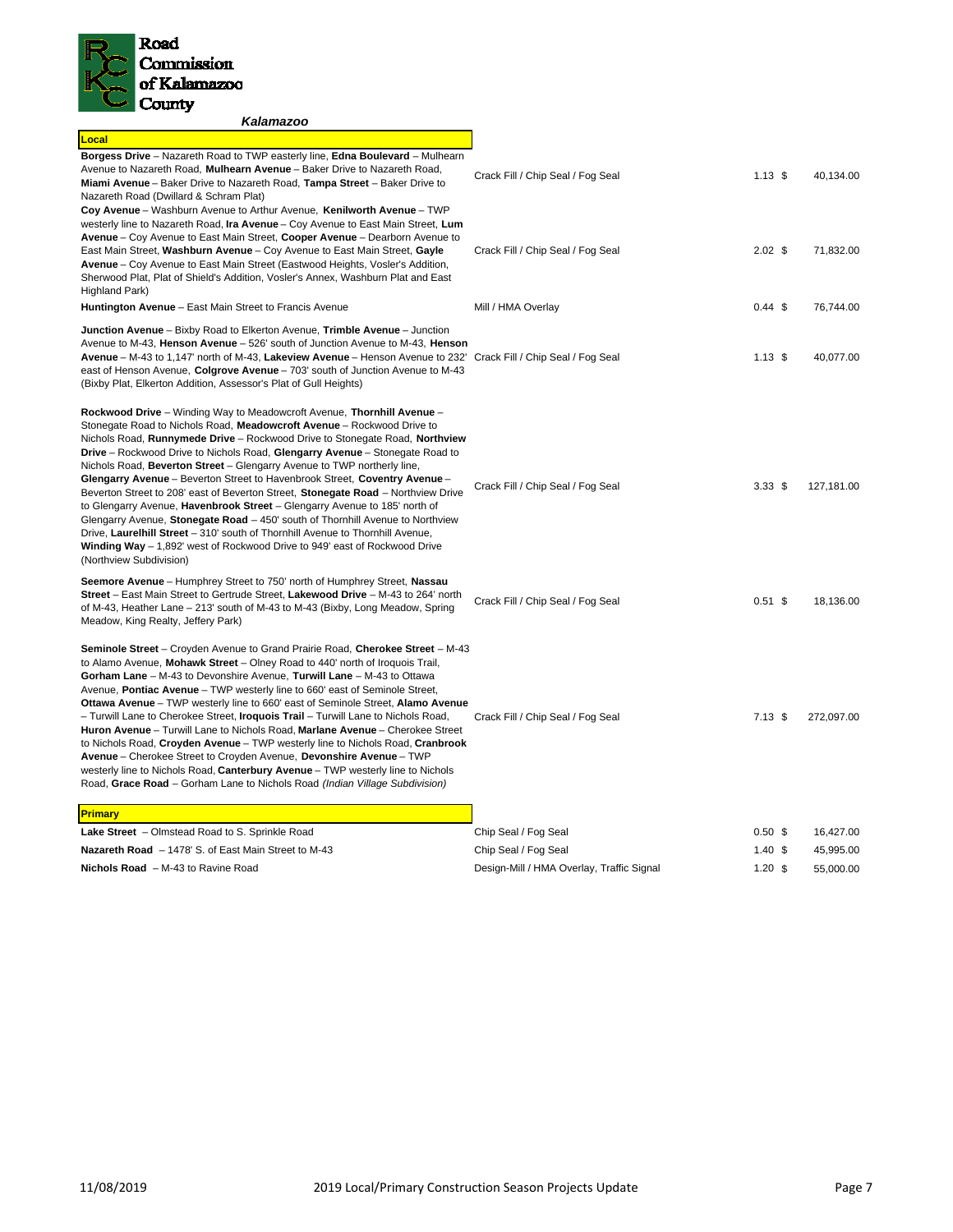

## *Oshtemo*

| Local                                                                                                                                                                    |                                                                                                                                                                                                                                                    |                   |                  |
|--------------------------------------------------------------------------------------------------------------------------------------------------------------------------|----------------------------------------------------------------------------------------------------------------------------------------------------------------------------------------------------------------------------------------------------|-------------------|------------------|
| 1st Street - Almena Drive to M-43                                                                                                                                        | HMA Wedging / Crack Fill / Chip Seal / Fog Seal                                                                                                                                                                                                    | $1.04$ \$         | 65,918.00        |
| Chadds Ford Way - 981' South of M-43 to M-43                                                                                                                             | HMA Wedging / Crack Fill / Chip Seal / Fog Seal                                                                                                                                                                                                    | $0.15$ \$         | 13,344.00        |
| H Avenue - Van Kal Avenue to 2nd Street                                                                                                                                  | HMA Wedging / Crack Fill / Chip Seal / Fog Seal                                                                                                                                                                                                    | $1.04$ \$         | 63,052.00        |
| H Avenue - 2nd Street to 3rd Street                                                                                                                                      | HMA Wedging / Crack Fill / Chip Seal / Fog Seal                                                                                                                                                                                                    | 0.50 <sup>5</sup> | 31,805.00        |
| 8th Street - GH Avenue to G Avenue, GH Avenue - 8th Street to 9th Street, 9th<br><b>Street</b> – H Avenue to GH Avenue                                                   | HMA Wedging / Crack Fill / Chip Seal / Fog Seal                                                                                                                                                                                                    | $1.23$ \$         | 64,060.00        |
| Wolf Drive - Van Kal Avenue to G Avenue                                                                                                                                  | HMA Wedging / Crack Fill / Chip Seal / Fog Seal                                                                                                                                                                                                    | $1.20$ \$         | 63,161.00        |
| Rosemary Lane - Lisa Drive to 2nd Street, Lisa Drive - 164' West of Rosemary<br>Lane to Rosemary Lane, Josiane Drive - 1,157' South of Rosemary Lane to<br>Rosemary Lane | Crack Fill / Chip Seal / Fog Seal                                                                                                                                                                                                                  | $0.41$ \$         | 25,281.00        |
| ML Avenue - 4th Street to 6th Street                                                                                                                                     | HMA Wedging / Crack Fill / Chip Seal / Fog Seal                                                                                                                                                                                                    | 0.99S             | 56,317.00        |
| ML Avenue - 6th Street to 8th Street                                                                                                                                     | Crack Fill / Chip Seal / Fog Seal                                                                                                                                                                                                                  | $1.01$ \$         | 32,505.00        |
| Vienna Street - Parkview Avenue to 787' North of Parkview Avenue                                                                                                         | Crack Fill / Chip Seal / Fog Seal                                                                                                                                                                                                                  | $0.13$ \$         | 4,586.00         |
| <b>Plainview Street - 958' South of Stadium Drive to Stadium Drive</b>                                                                                                   | Crack Fill / Chip Seal / Fog Seal                                                                                                                                                                                                                  | $0.16$ \$         | 10,417.00        |
| <b>Township Water/Sewer Projects</b>                                                                                                                                     | RCKC Participation Funds (RCKC funds shall only be<br>applied to the costs for the top course of HMA on a<br>local road, to the extend funds may be available. Only<br>up to one-half of the current year's PAR for that<br>township may be used.) |                   | \$<br>86,344.93  |
| <b>Primary</b>                                                                                                                                                           |                                                                                                                                                                                                                                                    |                   |                  |
| 12th Street - 3350' S. of Parkview to ON Avenue (Oshtemo /Texas Townships/City<br>of Portage)                                                                            | Mill / HMA Overlay                                                                                                                                                                                                                                 | $1.20$ \$         | 260,000.00       |
| KL Avenue - 11th Street to Drake Road                                                                                                                                    | Widen to 3 Lanes / HMA Overlay                                                                                                                                                                                                                     | 0.50 <sup>5</sup> | 400,000.00       |
| 9th Street over Amtrak                                                                                                                                                   | Design-Bridge Preventative Maintenance                                                                                                                                                                                                             |                   | \$<br>10,000.00  |
| Drake Road - KL Avenue to M-43                                                                                                                                           | Design-Mill / HMA Overlay                                                                                                                                                                                                                          |                   | \$<br>50,000.00  |
| Drake Road - Parkview Avenue to M-43                                                                                                                                     | <b>Traffic Signal</b>                                                                                                                                                                                                                              |                   | \$<br>50,000.00  |
| N Avenue - 9th Street to 11th Street                                                                                                                                     | Design-Reconstruct                                                                                                                                                                                                                                 |                   | \$<br>72,000.00  |
| Ravine Road - Drake Road to 12th Street                                                                                                                                  | Design-Reconstruct / Mill / HMA Overlay                                                                                                                                                                                                            |                   | \$<br>15,000.00  |
| Drake Road Trail (North Section) - Green Meadow Road to M-43                                                                                                             | Trailway                                                                                                                                                                                                                                           |                   | \$<br>755,000.00 |
| Drake Road Trail (South Section) - Stadium Drive (I-94 BL)                                                                                                               | Trailway                                                                                                                                                                                                                                           |                   | \$<br>696,000.00 |
| 10th Street - H Avenue to G Avenue                                                                                                                                       | HMA Wedging/Chip Seal / Fog Seal                                                                                                                                                                                                                   | 1.00S             | 32,853.00        |
| 11th Street - Stadium Drive to W. Michigan Avenue                                                                                                                        | Chip Seal / Fog Seal                                                                                                                                                                                                                               | 0.10 <sup>5</sup> | 3,285.00         |
| 4th Street - M-43 to Stadium Dr                                                                                                                                          | Crack Fill/HMA Wedging/Chip Seal / Fog Seal                                                                                                                                                                                                        | $3.20$ \$         | 105,131.00       |
| Almena Drive at KL Avenue/1st Street                                                                                                                                     | Chip Seal / Fog Seal                                                                                                                                                                                                                               | 0.30 <sup>5</sup> | 10,267.00        |
| KL Avenue - 4th Street to Drake Road                                                                                                                                     | Crack Fill/ HMA Wedging/Chip Seal / Fog Seal                                                                                                                                                                                                       | 2.52 <sup>5</sup> | 131,413.00       |
| N Avenue - 6th Street to 9th Street                                                                                                                                      | Chip Seal / Fog Seal                                                                                                                                                                                                                               | 1.50 <sup>5</sup> | 49,280.00        |
| <b>Stadium Drive</b> - 6th Street to 8th Street                                                                                                                          | Chip Seal / Fog Seal                                                                                                                                                                                                                               | $1.00$ \$         | 82,133.00        |
| 2nd Street - M-43 to AB Avenue (Oshtemo / Alamo Townships)                                                                                                               | Crack Fill/HMA Wedging/Chip Seal / Fog Seal                                                                                                                                                                                                        |                   | See Alamo        |
| 6th Street $-M-43$ to H Avenue                                                                                                                                           | Chip Seal / Fog Seal                                                                                                                                                                                                                               | $1.00$ \$         | 32,853.00        |
| W. Michigan Avenue - Stadium Drive to Drake Road                                                                                                                         | Chip Seal / Fog Seal                                                                                                                                                                                                                               | $0.60$ \$         | 21,026.00        |
| VanKal Avenue - Stadium Drive to Almena Drive                                                                                                                            | Crack Fill/HMA Wedging/Chip Seal / Fog Seal                                                                                                                                                                                                        | 2.30 <sup>5</sup> | 75,563.00        |
| 9th Street - M43 to 870' North of M43                                                                                                                                    | Mill / HMA Overlay                                                                                                                                                                                                                                 | $0.17$ \$         | 115,000.00       |
| Almena Drive - at KL Avenue / 1st Street (2018 CIP)                                                                                                                      | Intersection Realignment-Federal Aid HRRR                                                                                                                                                                                                          | $0.00$ \$         |                  |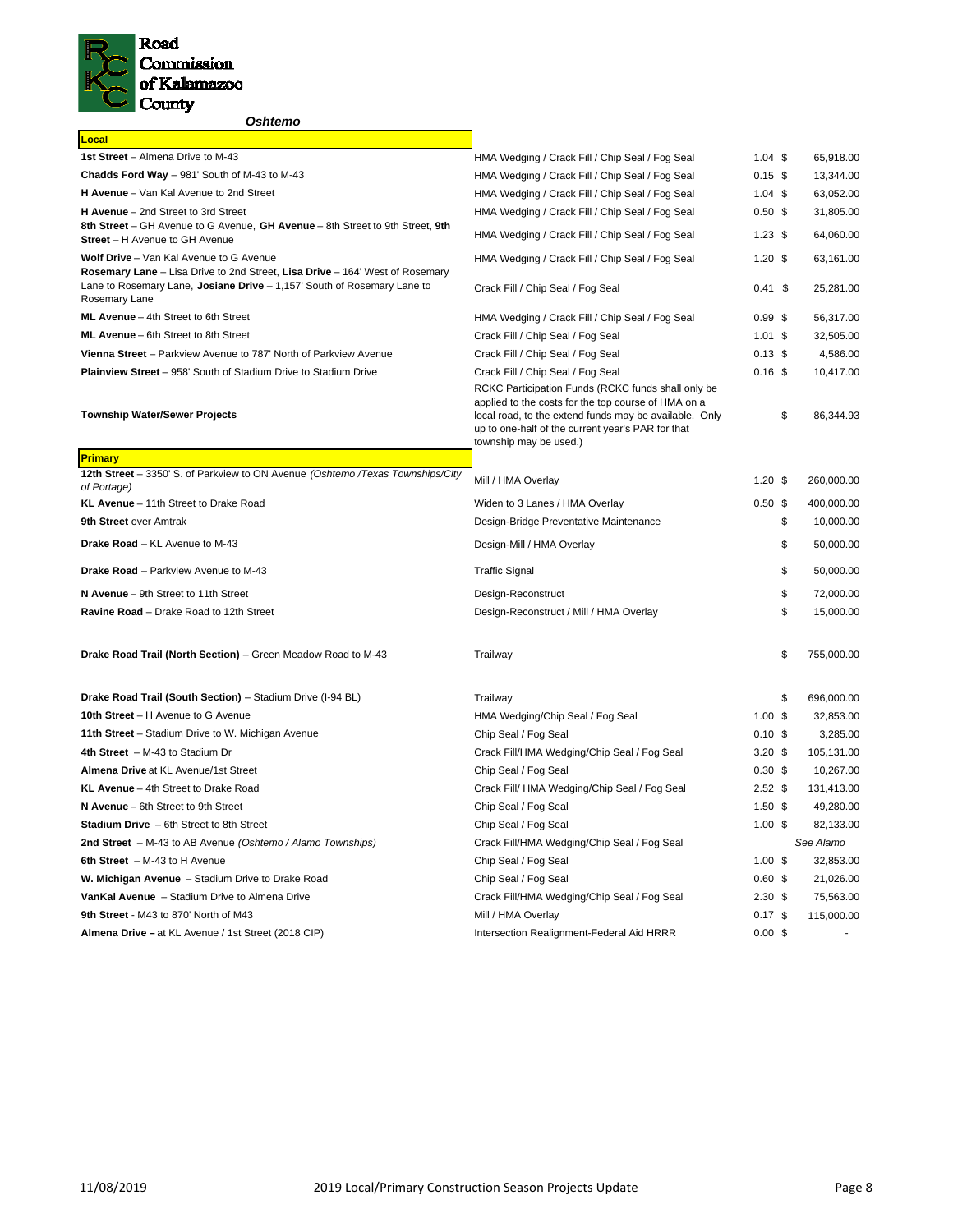

**Local**

# *Pavilion*

| <b>East Long Lake Drive</b> – R Avenue to 25th Street                              | Hot Mix Asphalt (HMA) / Reconstruct / Remove and<br>Replace HMA Pavement - Special Assessment<br>District Approved December 11, 2018 | $0.85$ \$          | 219,917.00 |
|------------------------------------------------------------------------------------|--------------------------------------------------------------------------------------------------------------------------------------|--------------------|------------|
| 25th Street – Q Avenue to P Avenue                                                 | Crack Fill                                                                                                                           | $1.00 \text{ }$ \$ | 5,140.00   |
| 31st Street $-$ O Avenue to N Avenue                                               | HMA Wedging / Crack Fill / Chip Seal                                                                                                 | $0.75$ \$          | 29,198.00  |
| 33rd Street $- R$ Avenue to Q Avenue                                               | HMA Wedging / Crack Fill                                                                                                             | $1.00 \text{ }$ \$ | 10,147.00  |
| R Avenue over Portage River                                                        | <b>Bridge Replacement</b>                                                                                                            | \$                 | 593,323.00 |
| <b>R Avenue</b> over Adams Drain                                                   | <b>Culvert Replacement</b>                                                                                                           | \$                 | 377,295.00 |
| <b>Primary</b>                                                                     |                                                                                                                                      |                    |            |
| S Avenue - 34th Street to 36th Street                                              | Widen Shoulder / Left turn Lane / Curve Flatten                                                                                      | \$                 | 55,000.00  |
| <b>Sprinkle Road</b> – Milham Road to N Avenue (Pavilion Township/City of Portage) | Mill / HMA Overlay / Culvert                                                                                                         | \$                 | 45,000.00  |
| 25th Street - R Avenue to QR Avenue                                                | Chip Seal / Fog Seal                                                                                                                 | 0.50 <sup>5</sup>  | 16.427.00  |

**29th Street - S** Avenue to N Avenue **Chip Seal / Fog Seal / Fog Seal 6.00 \$** 164,267.00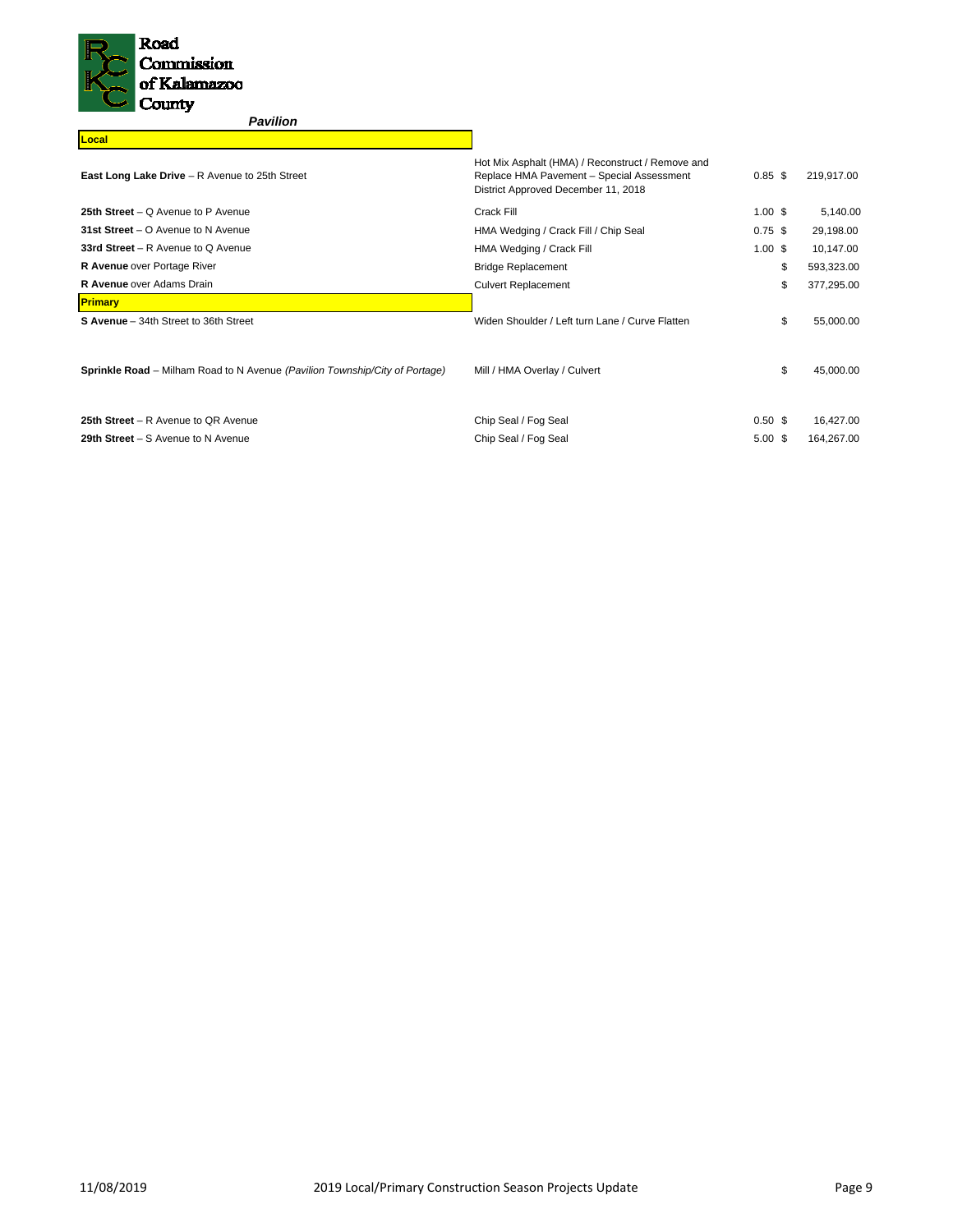

# *Prairie Ronde*

| Local                                                                                         |                                             |                    |            |
|-----------------------------------------------------------------------------------------------|---------------------------------------------|--------------------|------------|
| XY Avenue - Van Kal Street to 1st Street                                                      | Crack Fill / HMA Wedging / Chip Seal        | $0.54$ \$          | 17,809.00  |
| XY Avenue - 1st Street to 2nd Street                                                          | Crack Fill / Chip Seal                      | 0.50 <sup>5</sup>  | 13,494.00  |
| XY Avenue - 2nd Street to 3rd Street                                                          | Crack Fill / HMA Wedging / Chip Seal        | $0.76$ \$          | 34,142.00  |
| XY Avenue - 3rd Street to 4th Street                                                          | Crack Fill / HMA Wedging / Chip Seal        | $0.26$ \$          | 11,548.00  |
| XY Avenue - 4th Street to 6th Street                                                          | Crack Fill / HMA Wedging / Chip Seal        | $1.02$ \$          | 56,004.00  |
| XY Avenue - 6th Street to 8th Street                                                          | Crack Fill / HMA Wedging / Chip Seal        | $1.04$ \$          | 36,239.00  |
| 10th Street - U Avenue to 5280' North of U Avenue                                             | Chip Seal                                   | $1.00$ \$          | 24,188.00  |
| VW Avenue - 8th Street to 12th Street                                                         | Crack Fill                                  | $2.12$ \$          | 14,530.00  |
| VW Avenue - 8th Street to 12th Street                                                         | Chip Seal                                   | $2.12$ \$          | 53,468.00  |
| 2nd Street - U Avenue to TU Avenue                                                            | Crack Fill                                  | $0.77$ \$          | 3,958.00   |
| <b>Primary</b>                                                                                |                                             |                    |            |
| W Avenue - 2nd Street to 4th Street                                                           | Reconstruct                                 | $1.00$ \$          | 95,000.00  |
| 8th Street - TU Avenue to 2500' N. of TU Avenue (Prairie Ronde / Texas Townships) Reconstruct |                                             | 0.50 <sup>5</sup>  | 100,000.00 |
| W Avenue - 4th Street to Schoolcraft Village Limit                                            | Crack Fill/HMA Wedging/Chip Seal / Fog Seal | $4.00 \text{ }$ \$ | 131,413.00 |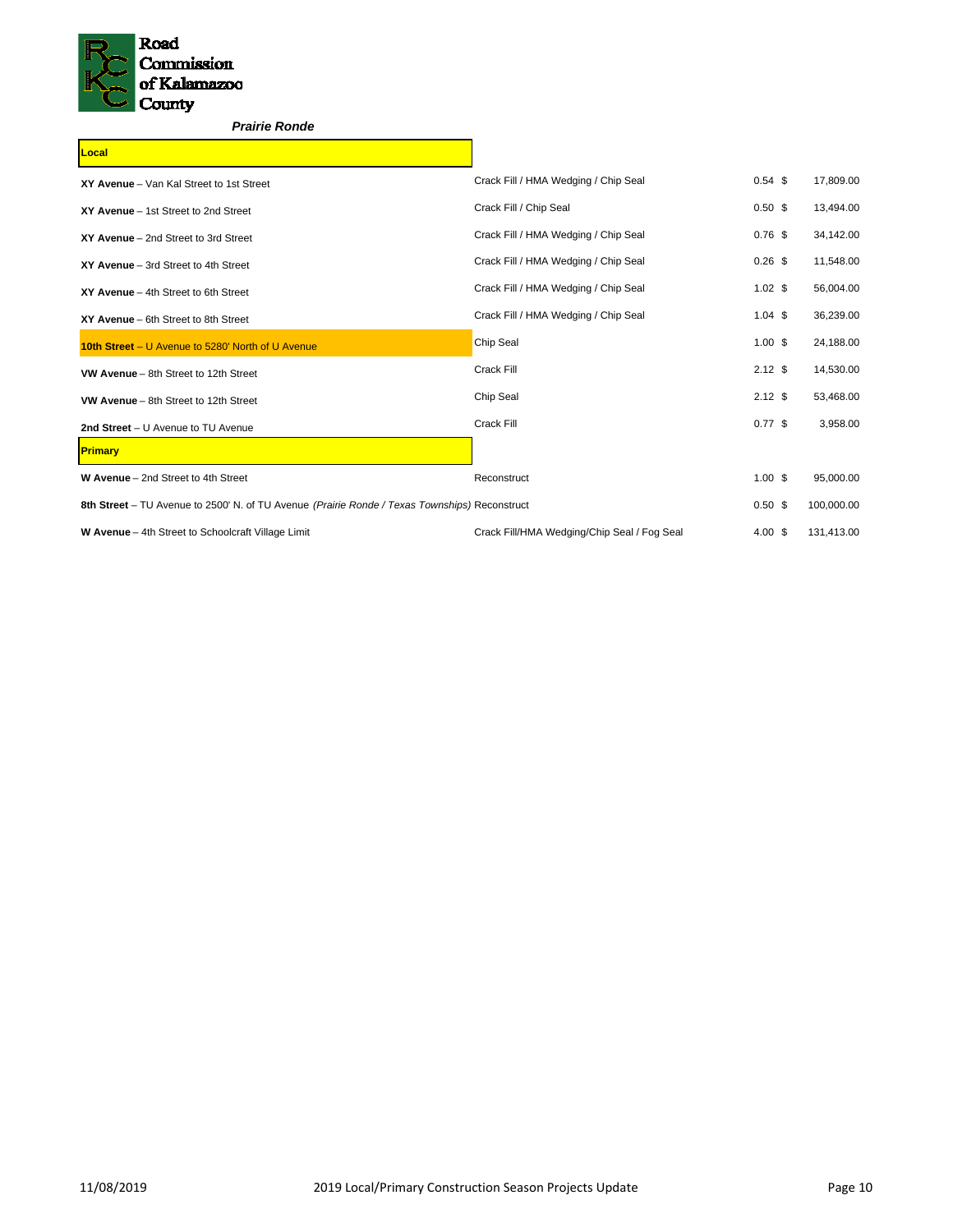

*Richland*

| Local                                                                                                                                                                                                                                                                                                                                    |                                                                                             |                   |            |
|------------------------------------------------------------------------------------------------------------------------------------------------------------------------------------------------------------------------------------------------------------------------------------------------------------------------------------------|---------------------------------------------------------------------------------------------|-------------------|------------|
| 24th Street – G Avenue to 6,624' north of G Avenue (Cooper / Richland Townships)                                                                                                                                                                                                                                                         | HMA Wedging / Crack Fill / Chip Seal                                                        |                   | See Cooper |
| 24th Street – FG Avenue to 2,640' north of G Avenue (Cooper / Richland<br>Townships)                                                                                                                                                                                                                                                     | <b>HMA Mill &amp; Overlay</b>                                                               |                   | See Cooper |
| 31st Street - G Avenue to EF Avenue                                                                                                                                                                                                                                                                                                      | HMA Wedging / Crack Fill / Chip Seal                                                        | 1.50 <sup>5</sup> | 72,145.00  |
| C Avenue - 32nd Street to 35th Street                                                                                                                                                                                                                                                                                                    | HMA Wedging / Crack Fill / Chip Seal                                                        | $1.51$ \$         | 76,805.00  |
| <b>DE Avenue</b> – Village of Richland east limit to 35th Street                                                                                                                                                                                                                                                                         | HMA Wedging / Crack Fill / Chip Seal                                                        | $0.77$ \$         | 45,536.00  |
| DE Avenue - 34th Street to 35th Street                                                                                                                                                                                                                                                                                                   | HMA / Mill & Overlay                                                                        | $0.24$ \$         | 38,349.00  |
| EF Avenue $-$ M-43 to 32nd Street                                                                                                                                                                                                                                                                                                        | HMA Wedging / Crack Fill / Chip Seal                                                        | $1.21$ \$         | 50,828.00  |
| <b>Oatman Drive</b> – 150' west of Eagleridge Drive to 442' east of Eagleridge Drive,<br>Eagleridge Drive - Oatman Drive to Sturbridge Drive, Sturbridge Drive - 173' west<br>of Eagleridge Drive to 27th Street, Gullwynd Drive - Sturbridge Drive to 135' north of March 5, 2019<br>Sturbridge Drive (0.80 miles) Eastern Heights Plat | HMA Reconstruct / Remove and Replace HMA<br>Pavement - Special Assessment District Approved | 0.80 <sup>5</sup> | 372.474.00 |
| <b>Primary</b>                                                                                                                                                                                                                                                                                                                           |                                                                                             |                   |            |

| <u>ігнінагу</u>                                       |                                 |                    |           |
|-------------------------------------------------------|---------------------------------|--------------------|-----------|
| 32nd Street - M-43 to North County Line               | Crack Fill/Chip Seal / Fog Seal | $0.60 \text{ }$ \$ | 19.712.00 |
| <b>DE Avenue</b> - North Sprinkle Road to 26th Street | Crack Fill/Chip Seal / Fog Seal | $0.80 \text{ }$ \$ | 24.640.00 |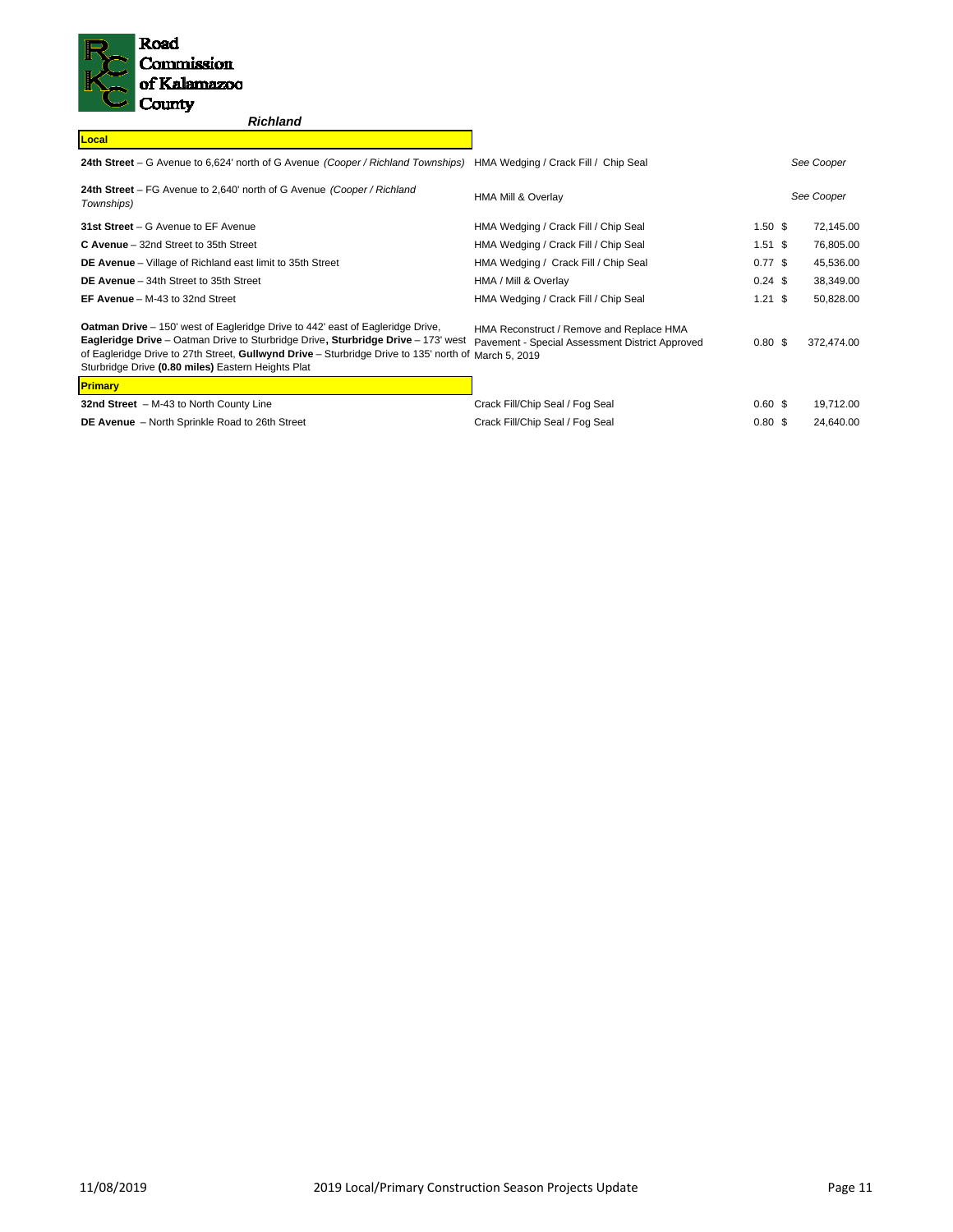

*Ross* 

| Local                                                                                                                                                                                                                                                                                                                                                                                                                                                                                                                                                                                                                                                                                                                                                                                                                                                                                                                                                                                          |                                           |                   |                  |
|------------------------------------------------------------------------------------------------------------------------------------------------------------------------------------------------------------------------------------------------------------------------------------------------------------------------------------------------------------------------------------------------------------------------------------------------------------------------------------------------------------------------------------------------------------------------------------------------------------------------------------------------------------------------------------------------------------------------------------------------------------------------------------------------------------------------------------------------------------------------------------------------------------------------------------------------------------------------------------------------|-------------------------------------------|-------------------|------------------|
| 39th Street - G Avenue to FG Avenue                                                                                                                                                                                                                                                                                                                                                                                                                                                                                                                                                                                                                                                                                                                                                                                                                                                                                                                                                            | Crack Fill / Chip Seal                    | $0.51$ \$         | 16,738.00        |
| 39th Street - B Avenue to Baseline Road                                                                                                                                                                                                                                                                                                                                                                                                                                                                                                                                                                                                                                                                                                                                                                                                                                                                                                                                                        | Gravel / Pulverize / Grade                | 1.00S             | 79,506.00        |
|                                                                                                                                                                                                                                                                                                                                                                                                                                                                                                                                                                                                                                                                                                                                                                                                                                                                                                                                                                                                | Gravel / Pulverize / HMA Paving           | $0.53$ \$         | 152,435.00       |
| 42nd Street $-4,000$ ' north of M-89 to C Avenue                                                                                                                                                                                                                                                                                                                                                                                                                                                                                                                                                                                                                                                                                                                                                                                                                                                                                                                                               |                                           |                   |                  |
| 44th Street - Augusta Drive to 528' north of Augusta Drive, 44th Street - EF<br>Avenue to 2,955' north of EF Avenue                                                                                                                                                                                                                                                                                                                                                                                                                                                                                                                                                                                                                                                                                                                                                                                                                                                                            | Gravel / Pulverize / HMA Paving           | $0.68$ \$         | 210,731.00       |
| 44th Street – C Avenue to Baseline Road, Baseline Road – 44th Street to 1,920'<br>east of 44th Street                                                                                                                                                                                                                                                                                                                                                                                                                                                                                                                                                                                                                                                                                                                                                                                                                                                                                          | Gravel / Pulverize / HMA Paving           | $2.46$ \$         | 747,970.00       |
| 45th Street - B Avenue to Baseline Road                                                                                                                                                                                                                                                                                                                                                                                                                                                                                                                                                                                                                                                                                                                                                                                                                                                                                                                                                        | Gravel / Pulverize / HMA Paving           | $0.75$ \$         | 243,485.00       |
| Baseline Road - 39th Street to 42nd Street                                                                                                                                                                                                                                                                                                                                                                                                                                                                                                                                                                                                                                                                                                                                                                                                                                                                                                                                                     | Gravel / Pulverize / HMA Paving           | $1.32$ \$         | 409,822.00       |
| EF Avenue - 42nd Street to 44th Street                                                                                                                                                                                                                                                                                                                                                                                                                                                                                                                                                                                                                                                                                                                                                                                                                                                                                                                                                         | Gravel / Pulverize / HMA Paving           | $1.06$ \$         | 333,897.00       |
| FG Avenue - 39th Street to Village of Augusta Westerly Limits                                                                                                                                                                                                                                                                                                                                                                                                                                                                                                                                                                                                                                                                                                                                                                                                                                                                                                                                  | Gravel / Pulverize / HMA Paving           | $0.97$ \$         | 307,417.00       |
| Foxboro Lane - M-89 to 1,215' north of M89                                                                                                                                                                                                                                                                                                                                                                                                                                                                                                                                                                                                                                                                                                                                                                                                                                                                                                                                                     | Cold Milling / HMA Overlay                | $0.25$ \$         | 101,806.00       |
| Delmar Street - 36th Street to 907' east of Merrimac Street, Merrimac Street -<br>Littlefield Avenue to 764' north of Delmar Street, Littlefield Avenue - Merrimac<br>Street to 643' east of Sherbrook Street, Sherbrook Street - CD Avenue to Littlefield Cold Milling / HMA Overlay<br>Avenue (Gull Vista Plat)                                                                                                                                                                                                                                                                                                                                                                                                                                                                                                                                                                                                                                                                              |                                           | 0.76 <sup>5</sup> | 141,640.00       |
| McDonald Street - 624' south of D Avenue to D Avenue                                                                                                                                                                                                                                                                                                                                                                                                                                                                                                                                                                                                                                                                                                                                                                                                                                                                                                                                           | Cold Milling / HMA Overlay                | $0.16$ \$         | 38,588.00        |
| Sylvan Court – 714' west of Burlington Drive to Burlington Drive, Burlington Drive –<br>Corey to East Gull Lake Drive, Norris Street - Midlake Drive to Burlington Drive,<br>Midlake Drive - Norris Street to Harger Street, Midlake Drive - 305' south of<br>Burlington Drive to Burlington Drive, Wendel Drive - Midlake Drive to Norris Street,<br>Snyder Street - Midlake Drive to Norris Street, Paris Street - Midlake Drive to<br>Burlington Drive, Makin Street - Harger Street to Burlington Drive, Harger Street -<br>Midlake Drive to Makin Street, <b>Hoffmaster Street</b> - Burlington Drive to Midland Drive,<br>Midland Drive – Hoffmaster Street to C Avenue, C Avenue – Burlington Drive to<br>East Gull Lake Drive, Moon - Burlington Drive to East Gull Lake Drive, Corey -<br>Burlington Drive to East Gull Lake Drive, Burlington (Willow Beach Rd) - East Gull<br>Lake Drive to 289' north of East Gull Lake Drive (Midland Park Plat and Half Moon,<br>Gull Lake Park) | Cold Milling / HMA Overlay                | $2.52$ \$         | 353,663.00       |
| Pine Brook Drive - 907' northwest of 48th Street to 48th Street                                                                                                                                                                                                                                                                                                                                                                                                                                                                                                                                                                                                                                                                                                                                                                                                                                                                                                                                | Cold Milling / HMA Overlay                | $0.16$ \$         | 59,984.00        |
| <b>South Sherman Lake Drive</b> - G Avenue to 4,752' north of G Avenue                                                                                                                                                                                                                                                                                                                                                                                                                                                                                                                                                                                                                                                                                                                                                                                                                                                                                                                         | Cold Milling / HMA Overlay                | $0.92$ \$         | 259,695.00       |
| South Sherman Lake Drive - G Avenue to 4,752' north of G Avenue                                                                                                                                                                                                                                                                                                                                                                                                                                                                                                                                                                                                                                                                                                                                                                                                                                                                                                                                | Drainage Improvements                     | $0.92$ \$         | 6,815.00         |
| Trillium Drive - 1,350' West of Fernwood Drive to Fernwood Drive, Camomile Drive<br>- Fernwood Drive to 275' north of Fernwood Drive, Fernwood Drive - D Avenue to<br>Trillium Drive. Acnathus Drive - Fernwood Drive to 275' East of Fernwood Drive<br>(Trillium Plat)                                                                                                                                                                                                                                                                                                                                                                                                                                                                                                                                                                                                                                                                                                                        | Cold Milling / HMA Overlay                | $1.57$ \$         | 369,740.00       |
| <b>Yorkshire Drive</b> - 37th Street to 2,640' east of 37th Street                                                                                                                                                                                                                                                                                                                                                                                                                                                                                                                                                                                                                                                                                                                                                                                                                                                                                                                             | Cold Milling / HMA Overlay                | $0.53$ \$         | 85,276.00        |
| <b>Primary</b>                                                                                                                                                                                                                                                                                                                                                                                                                                                                                                                                                                                                                                                                                                                                                                                                                                                                                                                                                                                 |                                           |                   |                  |
| C Avenue Bridge over Augusta Creek (600 feet west of 43rd Street)                                                                                                                                                                                                                                                                                                                                                                                                                                                                                                                                                                                                                                                                                                                                                                                                                                                                                                                              | Bridge Replacement (upgrade from culvert) |                   | \$<br>955,000.00 |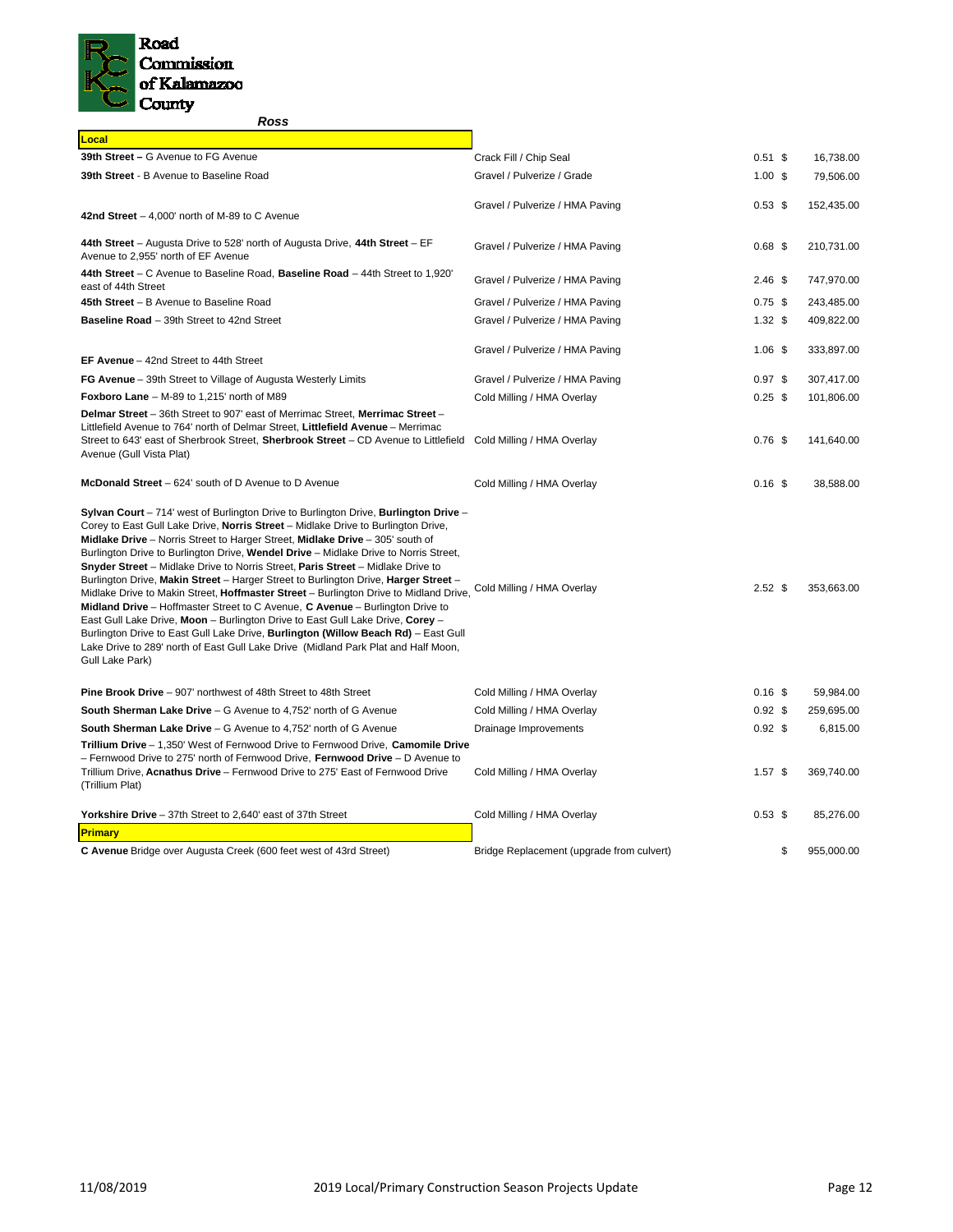

# *Schoolcraft*

| Local                                                                                                      |                                                 |                    |                  |
|------------------------------------------------------------------------------------------------------------|-------------------------------------------------|--------------------|------------------|
| 14th Street - VW Avenue to U Avenue                                                                        | Chip Seal                                       | 1.50 <sup>5</sup>  | 37,955.00        |
| <b>14th Street</b> – XY Avenue to Village Limits                                                           | Crack Fill / HMA Wedging / Chip Seal            | $1.00 \text{ }$ \$ | 37,501.00        |
| 14th Street - YZ Avenue to XY Avenue                                                                       | HMA Wedging / Chip Seal                         | $1.00 \text{ }$ \$ | 28,876.00        |
| 16th Street - W Avenue to VW Avenue                                                                        | Chip Seal                                       | 0.50 <sup>5</sup>  | 13,403.00        |
| 22nd Street - Village Limits to U Avenue                                                                   | Crack Fill / HMA Wedging / Chip Seal            | 0.50 <sup>5</sup>  | 15,067.00        |
| YZ Avenue - 15th Street to 16th Street                                                                     | Crack Fill / Chip Seal                          | 0.50 <sup>5</sup>  | 17,421.00        |
| X Avenue - Portage Road to Barton Lake Drive West                                                          | Crack Fill / HMA Wedging / Chip Seal / Fog Seal | $0.28$ \$          | 10,065.00        |
| <b>Oakland Drive</b> - U Avenue to City Limits                                                             | Mill / HMA Overlay                              |                    | \$<br>136,477.00 |
| Higley Circle East - Sugar Island Drive to Sugar Island Drive                                              | Drainage Improvements                           |                    | \$<br>30,000.00  |
| <b>Primary</b>                                                                                             |                                                 |                    |                  |
| TU Avenue / 23rd Street / U Avenue- 23rd Street to Sprinkle Road (Schoolcraft /<br><b>Brady Townships)</b> | Reconstruct                                     |                    | See Brady        |
| <b>W Avenue</b> – Portage Road to Vicksburg Village limits                                                 | Mill / HMA Overlay                              | $1.00$ \$          | 200,000.00       |
| Portage Road over Gourdneck Creek                                                                          | <b>Bridge Preventative Maintenance</b>          |                    | \$<br>20,000.00  |
| W Avenue - 14th Street to 1500' east of 14th Street                                                        | Chip Seal / Fog Seal                            | $0.30 \text{ }$ \$ | 9,856.00         |
| W Avenue - 1000' east of 16th Street to 2600' east of 16th Street                                          | Chip Seal / Fog Seal                            | $0.30 \text{ }$ \$ | 9,856.00         |
| <b>U Avenue - Oakland Drive to Portage Road</b>                                                            | Left Turn Lanes / Superelevation corrections    |                    | \$<br>65,000.00  |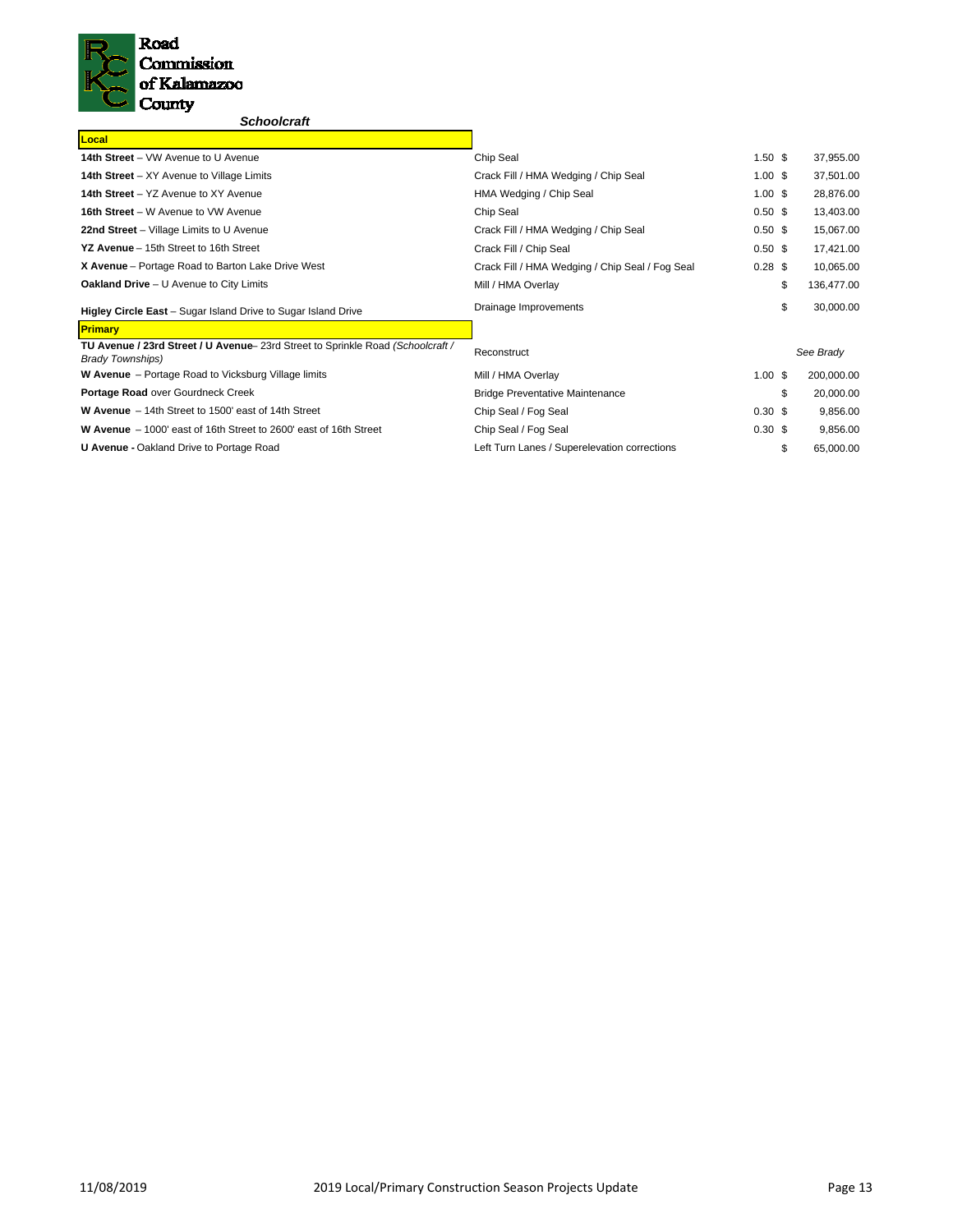

| Texas                                                                                                                                                                                                                                                                                                                                                                                                                                                                                                                                                                                                                                                                                                                                                                                                                                                                                                                                                                                                                                                                                    |                                                                                                                     |                                |                         |
|------------------------------------------------------------------------------------------------------------------------------------------------------------------------------------------------------------------------------------------------------------------------------------------------------------------------------------------------------------------------------------------------------------------------------------------------------------------------------------------------------------------------------------------------------------------------------------------------------------------------------------------------------------------------------------------------------------------------------------------------------------------------------------------------------------------------------------------------------------------------------------------------------------------------------------------------------------------------------------------------------------------------------------------------------------------------------------------|---------------------------------------------------------------------------------------------------------------------|--------------------------------|-------------------------|
| Local                                                                                                                                                                                                                                                                                                                                                                                                                                                                                                                                                                                                                                                                                                                                                                                                                                                                                                                                                                                                                                                                                    |                                                                                                                     |                                |                         |
| Colony Woods Drive - Q Avenue to 952' east of Oak Hills Drive, Oak Hill Drive -<br>Colony Woods Drive to Q Avenue                                                                                                                                                                                                                                                                                                                                                                                                                                                                                                                                                                                                                                                                                                                                                                                                                                                                                                                                                                        | Crack Fill / Chip Seal / Fog Seal                                                                                   | $0.53$ \$                      | 21,629.00               |
| Stoney Brook Road - 10th Street to Breaburn Court, Saddle Club Drive -<br>Dunwoody Court to 450' East of Shepherds Glen Road, Doubletree Court - 605'<br>South of Saddle Club Drive to Saddle Club Drive, Summerhill Court - 588' South of<br>Saddle Club Drive to Saddle Club Drive, Deerpath Road – Q Avenue to Saddle Club<br>Drive, Four Seasons Drive - Saddle Club Drive to Bent Tree Road, Shepherds<br>Glen Road – Saddle Club Drive to Shepherds Glen Court, Shepherds Glen Court –<br>276' North of Shepherds Glen Road to 686' East of Shepherds Glen Road, Bent<br>Tree Road - Q Avenue to Shepherds Glen Road, Huntwick Road - Bent Tree<br>Road to Shepherds Glen Road, Burning Tree Road - Stoney Brook Road to 867'<br>South of Stoney Brook Road, Hunters Ridge Drive - Burning Tree Road to<br>Heathrow Avenue, Farmington Avenue - Stoney Brook Road to Heathrow Avenue,<br>Heathrow Avenue - Farmington Avenue to 12th Street, Gatwick Court - Heathrow<br>Avenue to 855' North of Heathrow Avenue, Orly Court - Heathrow Avenue to 450'<br>North of Heathrow Avenue | Chip Seal / Fog Seal                                                                                                | $3.27$ \$                      | 145,784.00              |
| <b>Chadeau Avenue</b> - Norcross Street to 10th Street, <b>Norcross Street</b> - 308' South of<br>Keith Court to Chadeau Avenue, Keith Court - Norcross Street to 400' East of<br>Norcross Street, Omega Street - Chadeau Avenue to 169' North of Chadeau<br>Avenue                                                                                                                                                                                                                                                                                                                                                                                                                                                                                                                                                                                                                                                                                                                                                                                                                      | Chip Seal / Fog Seal                                                                                                | $0.37$ \$                      | 22,448.00               |
| Hidden Cove Place - 3,009' West of 8th Street to 8th Street                                                                                                                                                                                                                                                                                                                                                                                                                                                                                                                                                                                                                                                                                                                                                                                                                                                                                                                                                                                                                              | Chip Seal / Fog Seal                                                                                                | $0.54$ \$                      | 22,333.00               |
| Eagle Terrace - PQ Avenue to 707' North of PQ Avenue                                                                                                                                                                                                                                                                                                                                                                                                                                                                                                                                                                                                                                                                                                                                                                                                                                                                                                                                                                                                                                     | Chip Seal / Fog Seal                                                                                                | 0.11S                          | 8,037.00                |
| <b>Eagle Heights Drive</b> – PQ Avenue to 1,590' North of PQ Avenue<br>Whippoorwill Drive - 686' West of Warbler Drive to 12th Street, Whistler Drive -<br>Chickadee Drive to Whippoorwill Drive, Chickadee Drive - Warbler Drive to Phoebe<br>Street, Phoebe Street - Swallow Avenue to Whippoorwill Drive, Swan Drive -                                                                                                                                                                                                                                                                                                                                                                                                                                                                                                                                                                                                                                                                                                                                                                | Chip Seal / Fog Seal<br>Mill / HMA Overlay                                                                          | 0.30 <sup>5</sup><br>$1.49$ \$ | 15,443.00<br>257,879.00 |
| Swallow Avenue to Chickadee Drive, Plover Drive - Swallow Avenue to Chickadee<br>Drive                                                                                                                                                                                                                                                                                                                                                                                                                                                                                                                                                                                                                                                                                                                                                                                                                                                                                                                                                                                                   |                                                                                                                     |                                |                         |
| Crooked Lake Drive West - Q Avenue to PQ Avenue                                                                                                                                                                                                                                                                                                                                                                                                                                                                                                                                                                                                                                                                                                                                                                                                                                                                                                                                                                                                                                          | Mill / HMA Overlay                                                                                                  | 0.60~\$                        | 100,098.00              |
| <b>Tillman Drive</b> – Riedell Drive to Stadium Drive, Riedell Drive – Coronet Drive to<br>Farallon Drive, Deerfield Trail - 283' West of Coronet Drive to Riedell Drive,<br><b>Farallon Drive</b> – Callaway Drive to Riedell Drive, <b>Coronet Drive</b> – Callaway Drive to<br>Riedell Drive, Callaway Drive – Coronet Drive to 1st Street, Embassy Street – O<br>Avenue to Deerfield Trail, Duval Circle - 853' West of Embassy Street to Embassy<br>Street, Martell Court - Embassy Street to 500' East of Embassy Street                                                                                                                                                                                                                                                                                                                                                                                                                                                                                                                                                           | Mill / HMA Overlay                                                                                                  | 2.78 <sup>5</sup>              | 495,381.00              |
| <b>Treasure Island Drive</b> – Pepper Avenue to 400' West of Woods Drive and Woods<br><b>Drive</b> – Treasure Island Drive to 250' north of Treasure Island Drive<br>North Eagle Lake Drive - 600' West of East Eagle Lake Drive to East Eagle Lake                                                                                                                                                                                                                                                                                                                                                                                                                                                                                                                                                                                                                                                                                                                                                                                                                                      | <b>Temporary Road Construction (Crushed Aggregate</b><br>Surface)<br>Temporary Road Construction (Crushed Aggregate |                                | \$<br>54,027.00         |
| Drive                                                                                                                                                                                                                                                                                                                                                                                                                                                                                                                                                                                                                                                                                                                                                                                                                                                                                                                                                                                                                                                                                    | Surface)                                                                                                            |                                | \$<br>54,027.00         |
| To be determined; O Avenue 4th to 6th Street (1)                                                                                                                                                                                                                                                                                                                                                                                                                                                                                                                                                                                                                                                                                                                                                                                                                                                                                                                                                                                                                                         | Flooding Repairs (as needed)                                                                                        |                                | \$<br>50,000.00         |
| Primary                                                                                                                                                                                                                                                                                                                                                                                                                                                                                                                                                                                                                                                                                                                                                                                                                                                                                                                                                                                                                                                                                  |                                                                                                                     |                                |                         |
| 12 Street - 3350' S. of Parkview to ON Avenue (Texas Township/Oshtemo<br>Township/City of Portage)                                                                                                                                                                                                                                                                                                                                                                                                                                                                                                                                                                                                                                                                                                                                                                                                                                                                                                                                                                                       | Mill / HMA Overlay                                                                                                  |                                | See Oshtemo             |
| 8th Street – Q Avenue to O Avenue                                                                                                                                                                                                                                                                                                                                                                                                                                                                                                                                                                                                                                                                                                                                                                                                                                                                                                                                                                                                                                                        | Mill / HMA Overlay / Culvert                                                                                        | 1.90S                          | 380,000.00              |
| 8th Street – S Avenue to R Avenue                                                                                                                                                                                                                                                                                                                                                                                                                                                                                                                                                                                                                                                                                                                                                                                                                                                                                                                                                                                                                                                        | Left Turn Lanes / Mill / HMA Overlay                                                                                | $1.00$ \$                      | 36,139.00               |
| 8th Street – TU Avenue to 2500' N. of TU Avenue (Texas / Prairie Ronde Townships) Reconstruct                                                                                                                                                                                                                                                                                                                                                                                                                                                                                                                                                                                                                                                                                                                                                                                                                                                                                                                                                                                            |                                                                                                                     |                                | See Prairie Ronde       |
| S Avenue - 6th Street to 8th Street                                                                                                                                                                                                                                                                                                                                                                                                                                                                                                                                                                                                                                                                                                                                                                                                                                                                                                                                                                                                                                                      | Reconstruct                                                                                                         | $1.30 \text{ }$ \$             | 658,000.00              |
| Texas Drive - 1000' E. of 8th Street to 12th Street                                                                                                                                                                                                                                                                                                                                                                                                                                                                                                                                                                                                                                                                                                                                                                                                                                                                                                                                                                                                                                      | Mill / HMA Overlay                                                                                                  | 2.70 <sup>5</sup>              | 470,000.00              |
| 3rd Street - P Avenue to OP Avenue                                                                                                                                                                                                                                                                                                                                                                                                                                                                                                                                                                                                                                                                                                                                                                                                                                                                                                                                                                                                                                                       | Crack Fill/HMA Wedging/Chip Seal / Fog Seal                                                                         | $0.40~\text{\AA}$              | 13,141.00               |
| 9th Street $-$ O Avenue to Financial Parkway                                                                                                                                                                                                                                                                                                                                                                                                                                                                                                                                                                                                                                                                                                                                                                                                                                                                                                                                                                                                                                             | Crack Fill/HMA Wedging/Chip Seal / Fog Seal                                                                         | $0.10 \text{ }$ \$             | 7,228.00                |
| OP Avenue - 3rd Street to 6th Street                                                                                                                                                                                                                                                                                                                                                                                                                                                                                                                                                                                                                                                                                                                                                                                                                                                                                                                                                                                                                                                     | Crack Fill/HMA Wedging/Chip Seal / Fog Seal                                                                         | $1.20$ \$                      | 39,424.00               |
| Q Avenue - at 10th Street (2018 CIP)                                                                                                                                                                                                                                                                                                                                                                                                                                                                                                                                                                                                                                                                                                                                                                                                                                                                                                                                                                                                                                                     | New Traffic Signal                                                                                                  | $0.00 \text{ }$ \$             |                         |
| 9th Street at N Avenue                                                                                                                                                                                                                                                                                                                                                                                                                                                                                                                                                                                                                                                                                                                                                                                                                                                                                                                                                                                                                                                                   | <b>Emergency Repair</b>                                                                                             | 0.00                           |                         |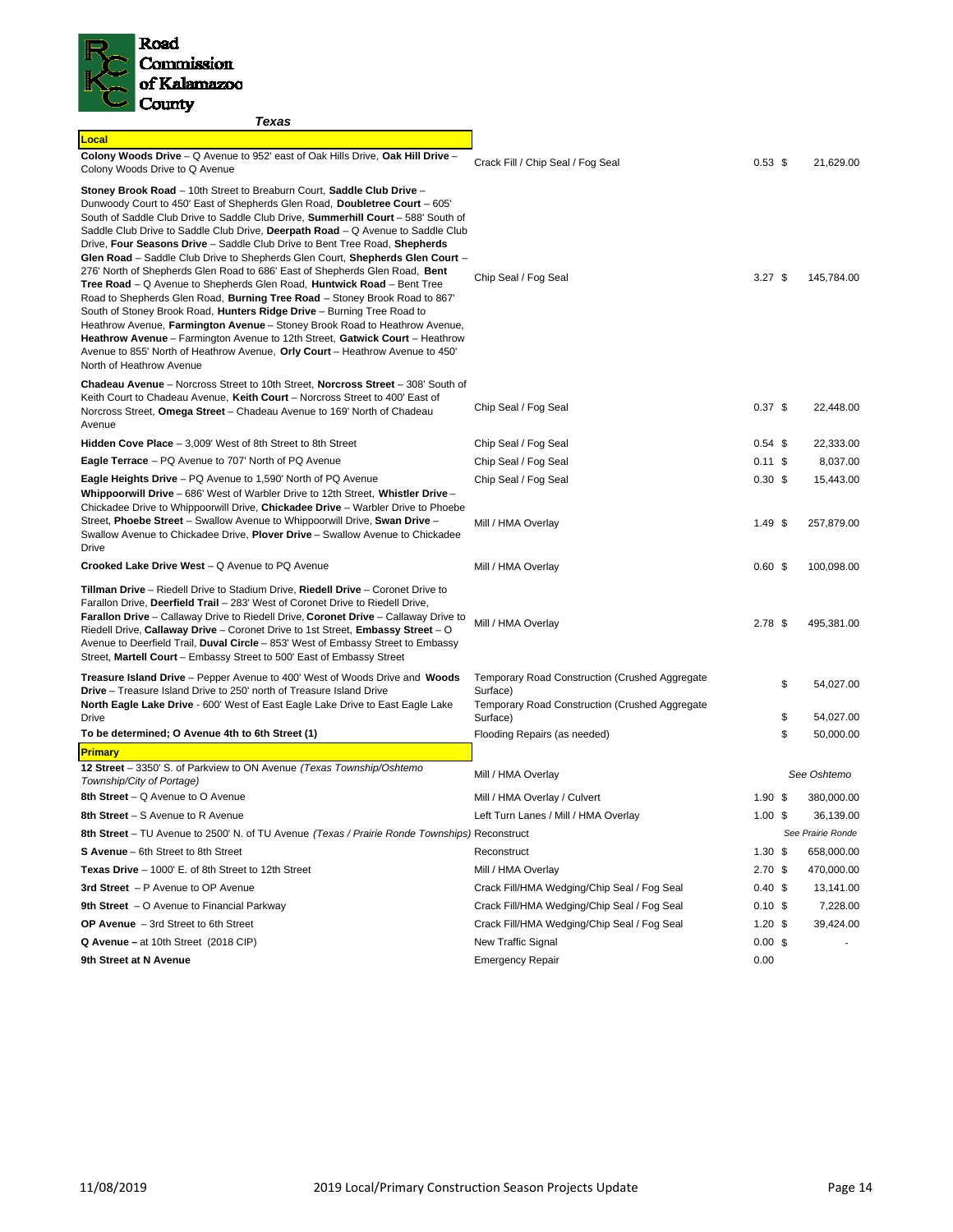

# *Wakeshma*

| Local                                                                                              |                                                  |                    |   |            |
|----------------------------------------------------------------------------------------------------|--------------------------------------------------|--------------------|---|------------|
| 39th Street - V Avenue to U Avenue (2 year project)                                                | Gravel / Pulverize / HMA Paving base course only | $1.00 \text{ }$ \$ |   | 167,580.00 |
| X Avenue - 42nd Street to 44th Street                                                              | Gravel / Pulverize / Grade / Compact             | 1.00S              |   | 33,937.00  |
| 48th Street - UV Avenue to T Avenue                                                                | Gravel / Grade / Compact                         | $1.50$ \$          |   | 48,351.00  |
| <b>36th Street - WX Avenue to W Avenue</b>                                                         | Gravel / Grade / Compact                         | $0.75$ \$          |   | 26,585.00  |
| WX Avenue - 36th Street to 37th Street                                                             | Gravel / Grade / Compact                         | $0.25$ \$          |   | 8.064.00   |
| 37th Street - Y Avenue to WX Avenue                                                                | Gravel / Grade / Compact                         | $1.25$ \$          |   | 40,287.00  |
| <b>Primary</b>                                                                                     |                                                  |                    |   |            |
| 38th Street - Z Avenue to W Avenue                                                                 | Crack Fill/Wedging/Chip Seal / Fog Seal          | 3.00 <sup>5</sup>  |   | 98,560.00  |
| 42nd Street / 43rd Street - W Avenue to R Avenue (Wakeshma / Climax Townships Chip Seal / Fog Seal |                                                  |                    |   | See Climax |
| 42nd Street $-Z$ Avenue to Y Avenue                                                                | Wedging/Chip Seal / Fog Seal                     | 1.00S              |   | 32,853.00  |
| 42nd Street – Z Avenue to Y Avenue (2018 Construction)                                             | Reconstruct / All Season                         |                    | S |            |